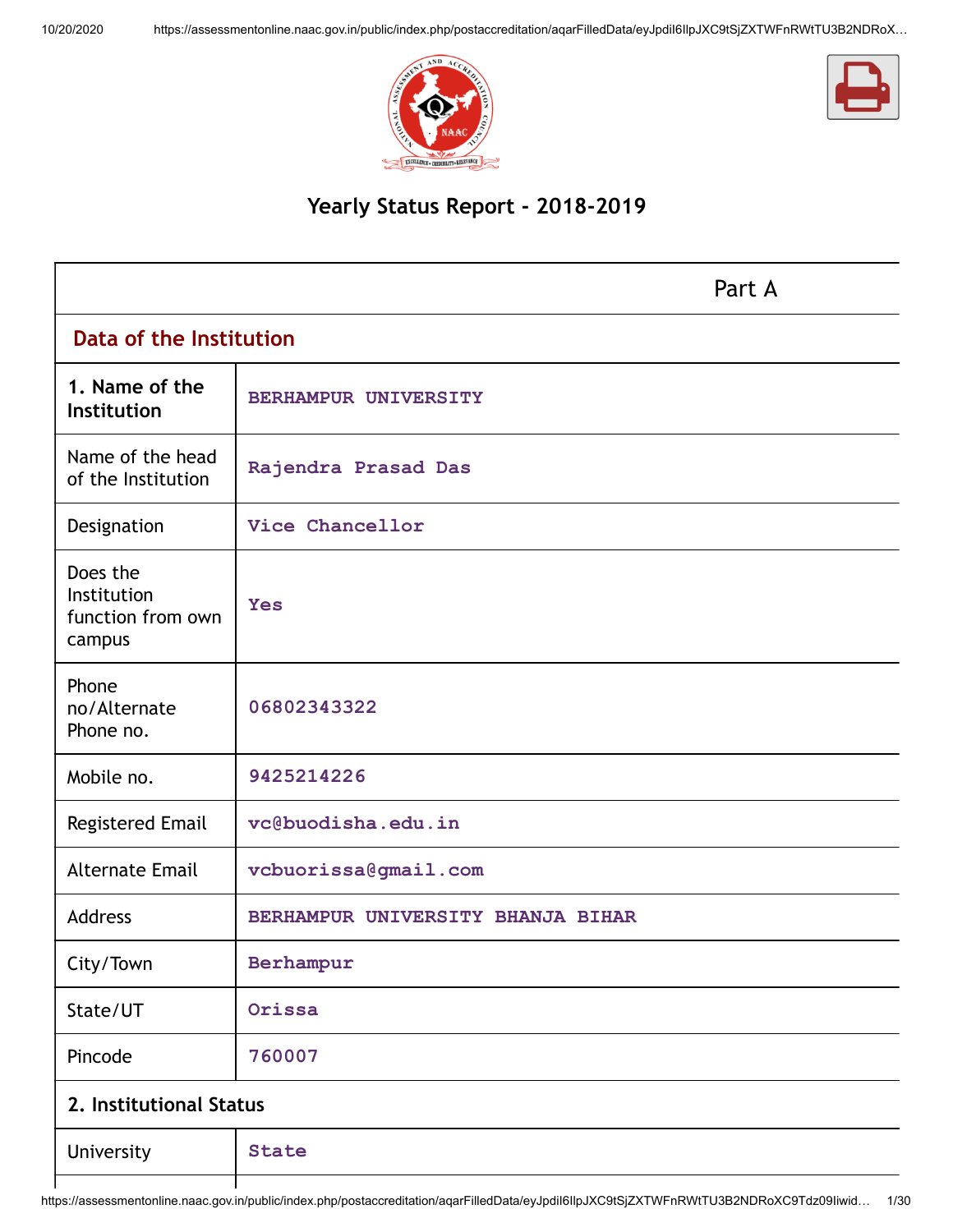| <i><b>JI ZUI ZUZU</b></i><br>Type of Institution                                |                                                          | Thips://assessmentonime.naac.gov.im/public/index.php/postaccreditation/agarFiledData/eyopunonpoAC9tOjZATWF1nNWtTOJDZNDNOA…<br>Co-education |  |  |  |
|---------------------------------------------------------------------------------|----------------------------------------------------------|--------------------------------------------------------------------------------------------------------------------------------------------|--|--|--|
| Location                                                                        |                                                          | Rural                                                                                                                                      |  |  |  |
| <b>Financial Status</b>                                                         |                                                          | state                                                                                                                                      |  |  |  |
| Name of the IQAC<br>$CO -$<br>ordinator/Director                                |                                                          | PRATAP KUMAR MOHANTY                                                                                                                       |  |  |  |
| Phone<br>no/Alternate<br>Phone no.                                              |                                                          | 06802343236                                                                                                                                |  |  |  |
| Mobile no.                                                                      |                                                          | 9938229800                                                                                                                                 |  |  |  |
| Registered Email                                                                |                                                          | iqac@buodisha.edu.in                                                                                                                       |  |  |  |
| <b>Alternate Email</b>                                                          |                                                          | pratap mohanty@yahoo.com                                                                                                                   |  |  |  |
| 3. Website Address                                                              |                                                          |                                                                                                                                            |  |  |  |
| Web-link of the<br><b>AQAR: (Previous</b><br>Academic Year)                     |                                                          | http://bamu.nic.in/buoadmin/pdf link/AQAR%202017%2018 03                                                                                   |  |  |  |
| 4. Whether<br><b>Academic</b><br>Calendar<br>prepared during<br>the year        | <b>Yes</b>                                               |                                                                                                                                            |  |  |  |
| if yes, whether it<br>is uploaded in the<br>institutional<br>website: Weblink : | http://bamu.nic.in/buoadmin/pdf link/Exam.%20Calendar 10 |                                                                                                                                            |  |  |  |
| <b>5. Accrediation Details</b>                                                  |                                                          |                                                                                                                                            |  |  |  |
| Cycle                                                                           | Grade                                                    | <b>CGPA</b><br><b>Year of Accrediation</b>                                                                                                 |  |  |  |
| $\overline{2}$                                                                  | ${\bf A}$                                                | 3.01<br>2016                                                                                                                               |  |  |  |
| 6. Date of<br>12-Dec-2007<br><b>Establishment of</b><br><b>IQAC</b>             |                                                          |                                                                                                                                            |  |  |  |

# **7. Internal Quality Assurance System**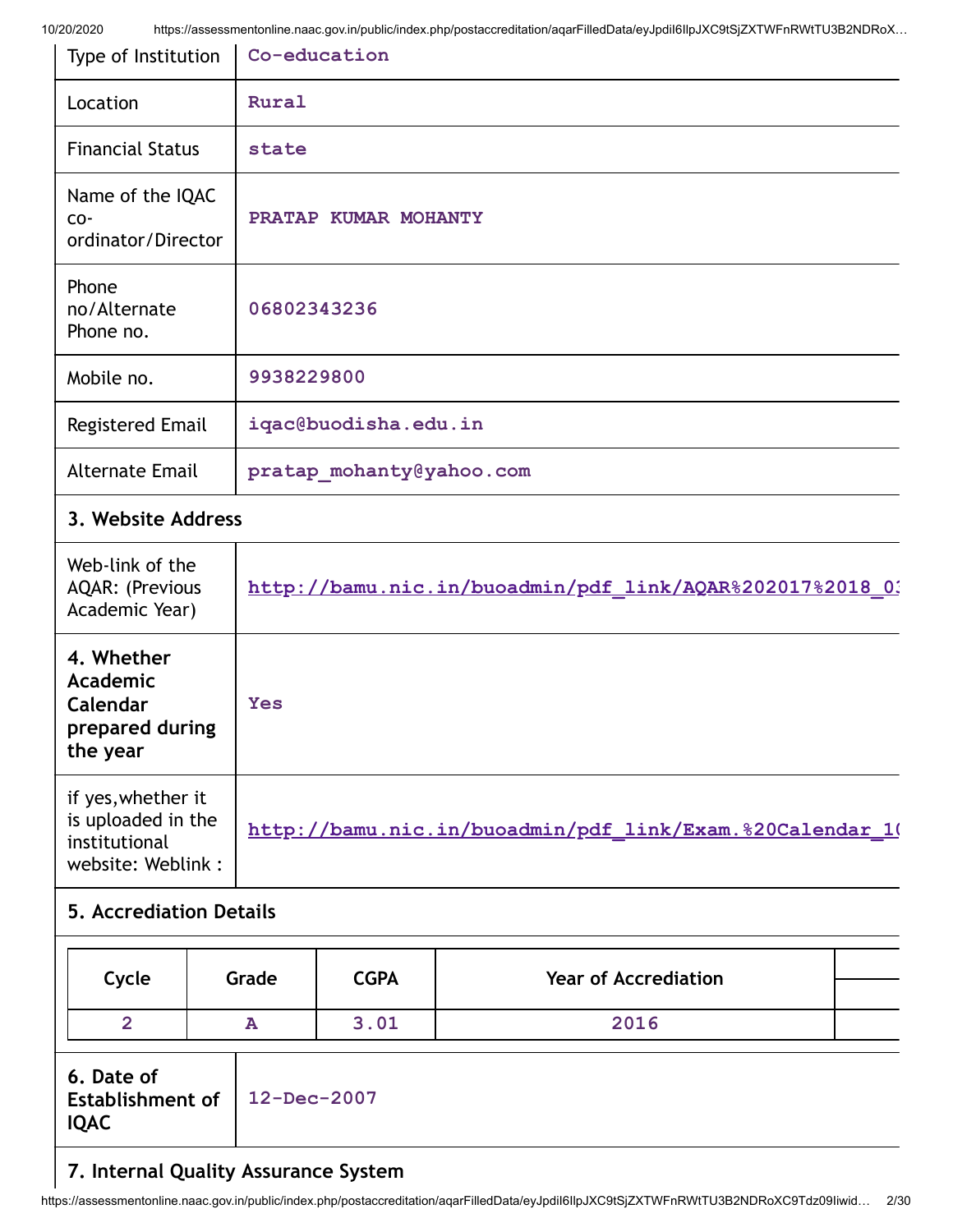**Quality initiatives by IQAC during the year for promot**

**Item /Title of the quality initiative by IQAC**

**AWARENESS SEMINAR ON PREVENTION OF PLAGIARISM**

**Enhancing research quality and productivity: How SCOPUS can help us**

**MoU with Odisha State Open University**

**Collaboration with Odisha State Open University to offer Skill develop courses**

**No Files Uploaded !!!**

## **8. Provide the list of Special Status conferred by Central/ State Government- UGC/CSIR/DST**

| Institution/Department/Faculty | <b>Scheme</b> | <b>Funding Agency</b> |  |
|--------------------------------|---------------|-----------------------|--|
| Department of Odia             | <b>SAP</b>    | <b>UGC</b>            |  |
| Department of Physics          | <b>FIST</b>   | <b>DST</b>            |  |

|                                                                           | <b>View File</b> |
|---------------------------------------------------------------------------|------------------|
| 9. Whether<br>composition of<br>IQAC as per<br>latest NAAC<br>guidelines: | <b>Yes</b>       |
| <b>Upload latest</b><br>notification of<br>formation of IQAC              | <b>View File</b> |
| 10. Number of<br><b>IQAC</b> meetings<br>held during the<br>year :        | $\mathbf{1}$     |
| The minutes of<br>IQAC meeting and                                        | <b>Yes</b>       |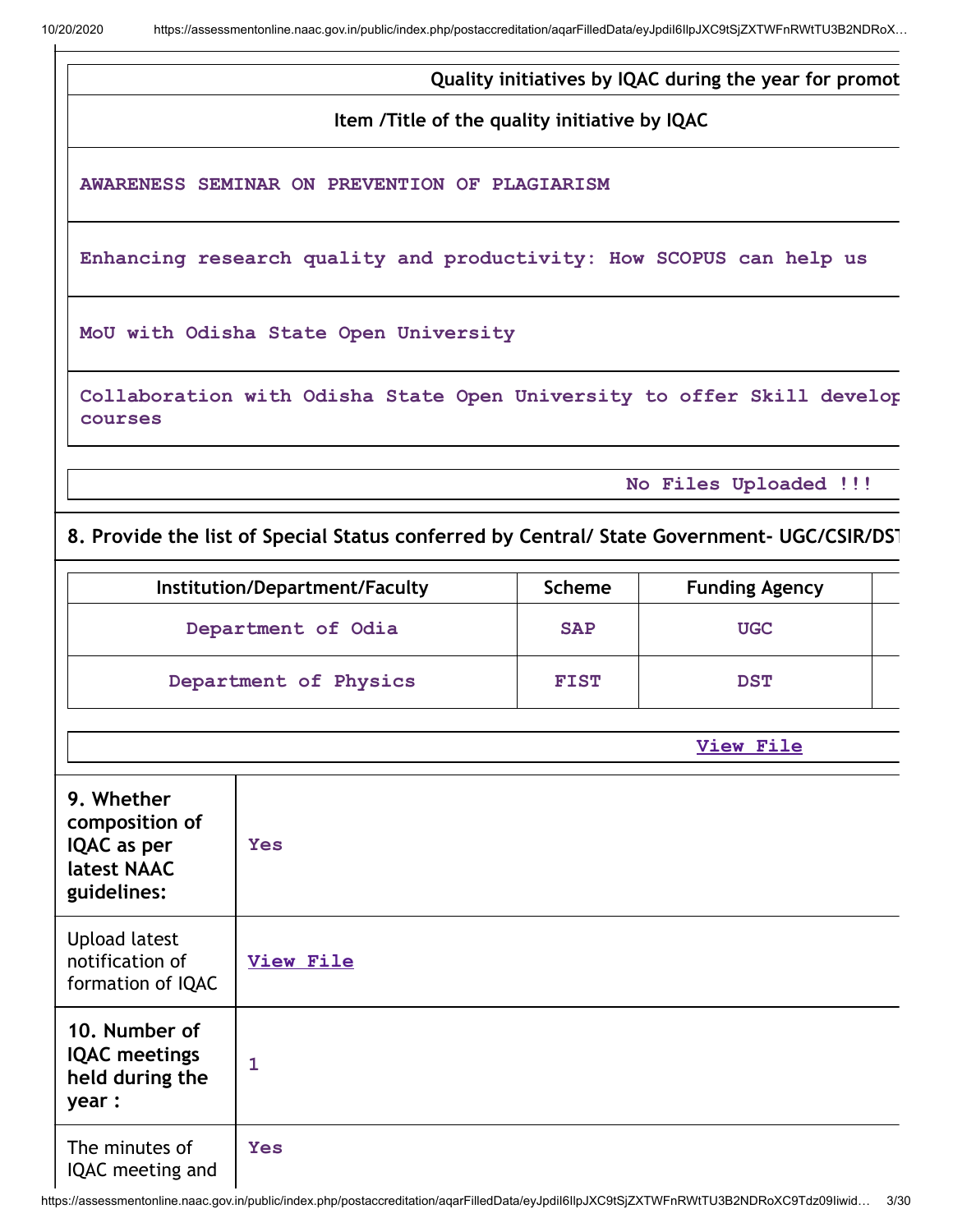| compliances to<br>the decisions have<br>been uploaded on<br>the institutional<br>website                                                |                  |
|-----------------------------------------------------------------------------------------------------------------------------------------|------------------|
| Upload the<br>minutes of<br>meeting and<br>action taken<br>report                                                                       | <b>View File</b> |
| 11. Whether<br><b>IQAC</b> received<br>funding from<br>any of the<br>funding agency<br>to support its<br>activities during<br>the year? | <b>No</b>        |

**12. Significant contributions made by IQAC during the current year(maximum five bullets)**

**MOU signed with Odisha State Open University Enhancing research quality 15.11.2018 Awareness Seminar on Prevention of Plagiarism held on 25/04.**

**No Files Uploaded !!!**

**13. Plan of action chalked out by the IQAC in the beginning of the academic year towards Q of the academic year**

| <b>Plan of Action</b>                                                                                                                                                                                                                     |                                                          |
|-------------------------------------------------------------------------------------------------------------------------------------------------------------------------------------------------------------------------------------------|----------------------------------------------------------|
| Information on all academic activities including<br>seminars, workshops, symposium, lecture programmes<br>conducted by various departments and university be<br>communicated to IQAC immediately after the completion<br>of the programme | Data/information<br>departments and                      |
| Data base on all matters be created at IQAC on an<br>annual basis. Immediate steps be taken to finalise<br>the AQAR for the years 2015-16 and 2016-17 and submit<br>the same to NAAC                                                      | IQAC is developi<br>2015-16, 2016-17<br>December, 2019.  |
| IQAC be strengthened by inclusion of more office<br>staff and required infrastructure facilities.                                                                                                                                         | Director IQAC ha<br>strengthen the I<br>infrastructure.  |
| Online student feedback system be strengthened by<br>incorporating examination system                                                                                                                                                     | IQAC finalized o<br>collected from s<br>the process of d |
| Performance Based Appraisal System (PBAS) developed                                                                                                                                                                                       | The university f                                         |

https://assessmentonline.naac.gov.in/public/index.php/postaccreditation/aqarFilledData/eyJpdiI6IlpJXC9tSjZXTWFnRWtTU3B2NDRoXC9Tdz09Iiwid… 4/30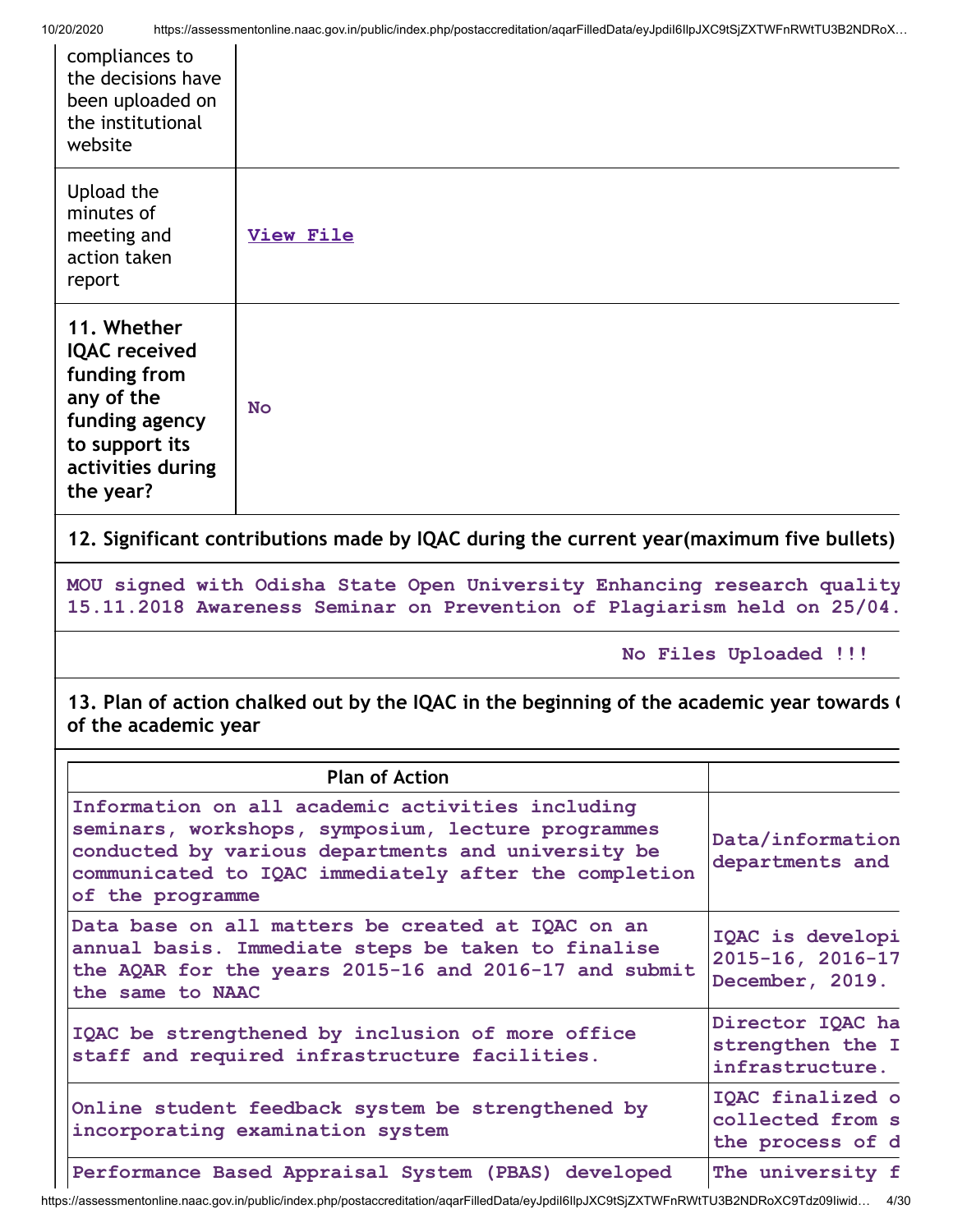| 10/20/2020                                                                                                                                        | https://assessmentonline.naac.gov.in/public/index.php/postaccreditation/aqarFilledData/eyJpdil6llpJXC9tSjZXTWFnRWtTU3B2NDRoX<br>by the IQAC using the indicative template of the UGC<br>be followed and all the teachers submit the duly<br>filled-in PBAS proforma to the IQAC annually            | being followed f<br>teachers for the                                                                                       |
|---------------------------------------------------------------------------------------------------------------------------------------------------|-----------------------------------------------------------------------------------------------------------------------------------------------------------------------------------------------------------------------------------------------------------------------------------------------------|----------------------------------------------------------------------------------------------------------------------------|
|                                                                                                                                                   | The main focus of the university has been to take<br>leadership in research besides quality teaching and<br>extension activities. The committee felt that<br>leadership in research can be further strengthened by<br>adopting M. Phil/Ph.D. regulations as per UGC<br>guidelines from time to time | The university i<br>of new M. Phil, Ph<br><b>UGC Regulations</b><br>spirit. Berhampu<br>notification of<br>UGC quidelines. |
| time to time.                                                                                                                                     | Research can be further strengthened by adopting M.<br>Phil/Ph.D. regulations as per UGC guidelines from                                                                                                                                                                                            | University is in<br>from time to tim<br>updated from tim                                                                   |
| accreditation                                                                                                                                     | Director, IQAC and Director, College Development<br>Council shall take necessary steps to sensitise the<br>colleges to form their IQAC and to go for NAAC                                                                                                                                           | IQAC was involve<br>to quality enhan<br>awareness worksh<br>May, 2019. CDC,<br>workshop at Suna                            |
| NAAC Mock visits                                                                                                                                  |                                                                                                                                                                                                                                                                                                     | IQAC conducted a<br>while preparing<br>interacted with<br>them for proper<br>forthcoming NAAC                              |
| IQAC in every month                                                                                                                               | Registrar shall take steps to communicate to all the<br>P.G. Departments, Centres, and all sections of the<br>university to communicate their activity reports to                                                                                                                                   | Registrar commun<br>and all sections<br>sections/departm<br><b>IQAC</b>                                                    |
|                                                                                                                                                   |                                                                                                                                                                                                                                                                                                     | No Files Uploaded !!!                                                                                                      |
| 14. Whether<br><b>AQAR</b> was<br>placed before<br>statutory body?                                                                                | <b>Yes</b>                                                                                                                                                                                                                                                                                          |                                                                                                                            |
|                                                                                                                                                   | Name of Statutory Body                                                                                                                                                                                                                                                                              |                                                                                                                            |
|                                                                                                                                                   | <b>SYNDICATE</b>                                                                                                                                                                                                                                                                                    |                                                                                                                            |
| 15. Whether<br><b>NAAC/or any</b><br>other accredited<br>body(s) visited<br><b>IQAC</b> or<br>interacted with<br>it to assess the<br>functioning? | No                                                                                                                                                                                                                                                                                                  |                                                                                                                            |

**16. Whether Yes**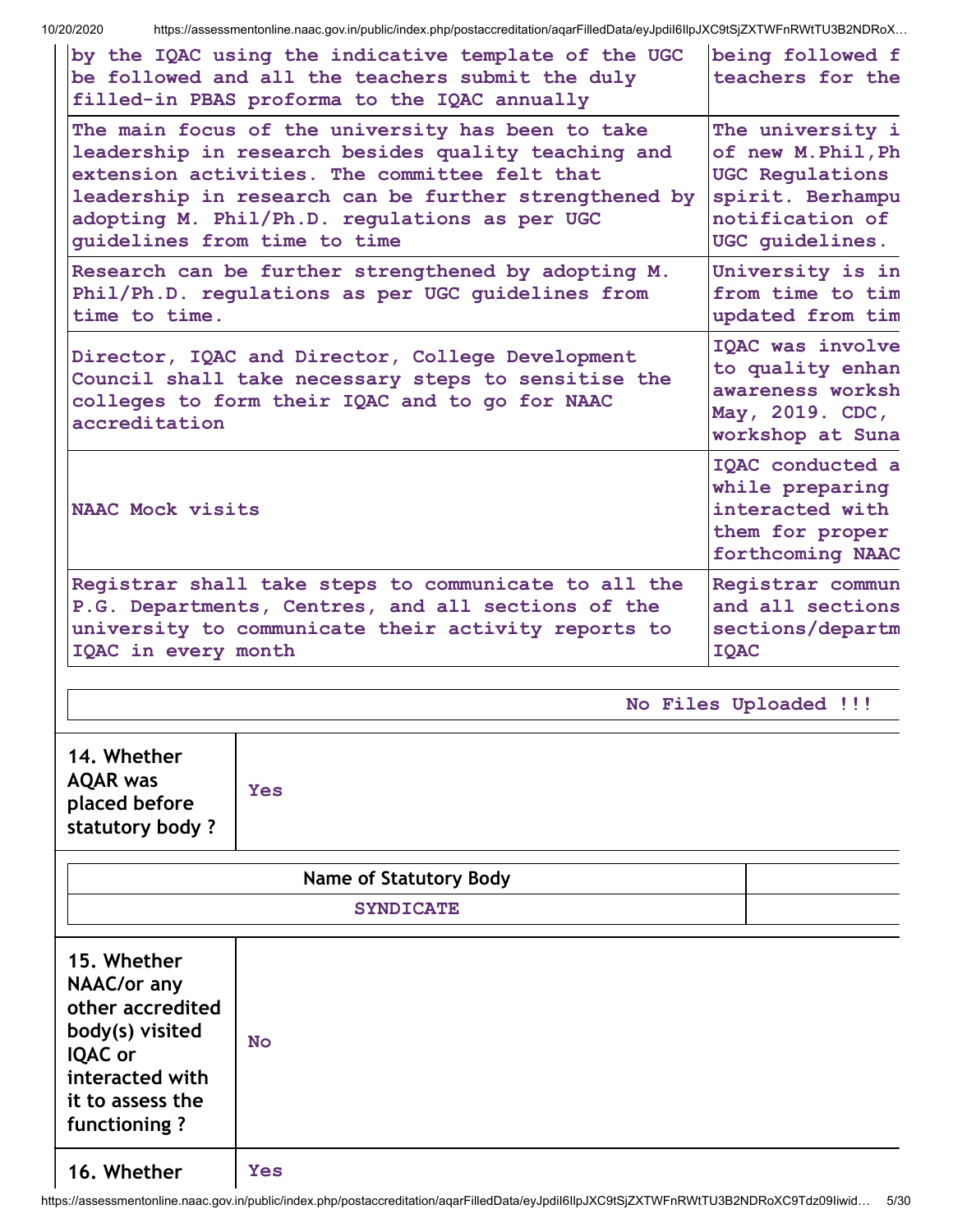| institutional<br>data submitted<br>to AISHE:                                           |                                                                                         |       |
|----------------------------------------------------------------------------------------|-----------------------------------------------------------------------------------------|-------|
| Year of Submission                                                                     | 2019                                                                                    |       |
| Date of<br>Submission                                                                  | 12-Feb-2019                                                                             |       |
| 17. Does the<br><b>Institution have</b><br>Management<br><b>Information</b><br>System? | <b>No</b>                                                                               |       |
|                                                                                        |                                                                                         | $P_i$ |
|                                                                                        | <b>CRITERION I - CURRICULAR ASPECTS</b>                                                 |       |
|                                                                                        | 1.1 - Curriculum Design and Development                                                 |       |
|                                                                                        | 1.1.1 - Programmes for which syllabus revision was carried out during the Academic year |       |

## **Name of Programme**  Programme Code

**No Data Entered/Not Applicable**

#### **[Vie](https://assessmentonline.naac.gov.in/public/Postacc/Syllabus_revision/524_Syllabus_revision_1602847809.xlsx)**

1.1.2 – Programmes/ courses focussed on employability/ entrepreneurship/ skill development durin

| <b>Programme with Code</b> | <b>Programme Specialization</b> |
|----------------------------|---------------------------------|
|                            | No Data Entered/Not Applicable  |

# **[Vie](https://assessmentonline.naac.gov.in/public/Postacc/programmes_on_employability/524_programmes_on_employability_1601546650.xlsx)**

# **1.2 – Academic Flexibility**

 $\mathbf{u}$ 

1.2.1 – New programmes/courses introduced during the Academic year

| <b>Programme/Course</b> |  | Programme Sp                       |
|-------------------------|--|------------------------------------|
|                         |  | No Data Entered/Not Applicable !!! |

#### **[Vie](https://assessmentonline.naac.gov.in/public/Postacc/Program_introduced/524_Program_introduced_1601546677.xlsx)**

1.2.2 – Programmes in which Choice Based Credit System (CBCS)/Elective Course System implement

| Name of programmes adopting CBCS | <b>Programme Specialization</b> |
|----------------------------------|---------------------------------|
| BA                               |                                 |
| <b>BEd</b>                       |                                 |
| <b>BCom</b>                      |                                 |
|                                  |                                 |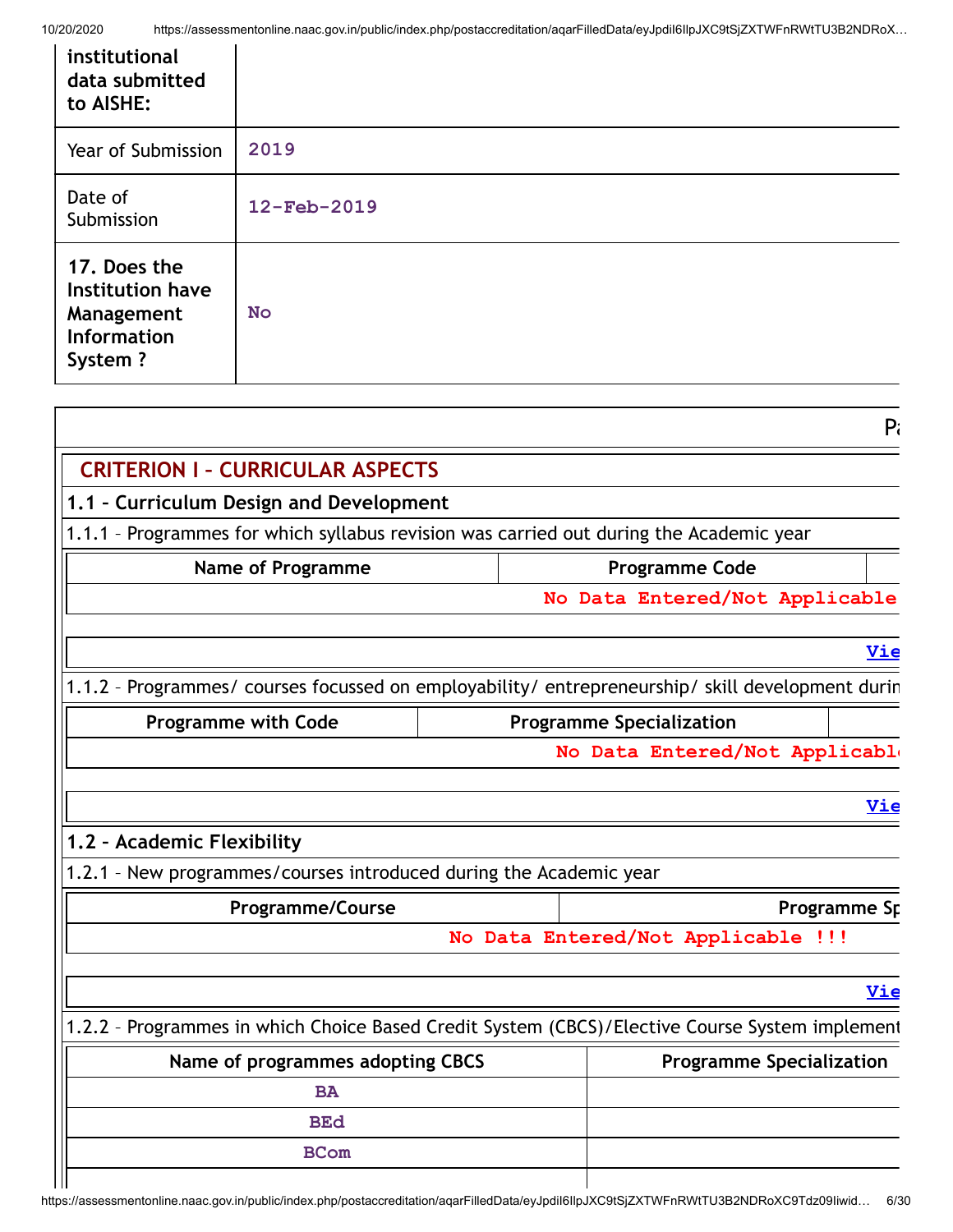| <b>BHMS</b>                                                                                |                                 |                      |
|--------------------------------------------------------------------------------------------|---------------------------------|----------------------|
| <b>BSc</b>                                                                                 |                                 |                      |
| <b>BSc Nursing</b>                                                                         |                                 |                      |
| <b>BSc (Agriculture)</b>                                                                   |                                 |                      |
| <b>BLibSc</b>                                                                              |                                 |                      |
| <b>MA</b>                                                                                  |                                 |                      |
| <b>MSC</b>                                                                                 |                                 |                      |
| <b>MCom</b>                                                                                |                                 |                      |
| <b>MCA</b>                                                                                 |                                 |                      |
| 1.3 - Curriculum Enrichment                                                                |                                 |                      |
| 1.3.1 - Value-added courses imparting transferable and life skills offered during the year |                                 |                      |
| <b>Value Added Courses</b>                                                                 |                                 | Date of Introduction |
| No Data Entered,                                                                           |                                 |                      |
|                                                                                            |                                 |                      |
|                                                                                            |                                 | <u>Vie</u>           |
| 1.3.2 - Field Projects / Internships under taken during the year                           |                                 |                      |
| <b>Project/Programme Title</b>                                                             | <b>Programme Specialization</b> |                      |

| Project/Programme Title<br><b>Programme Specialization</b> |                                  |  |
|------------------------------------------------------------|----------------------------------|--|
| <b>MSC</b>                                                 | Botany Summer Internship         |  |
| <b>MSC</b>                                                 | Chemistry Summer Internship      |  |
| <b>MA</b>                                                  | <b>IRPM Summer Internship</b>    |  |
| <b>MSC</b>                                                 | Marine Science-Summer internship |  |
| <b>MSC</b>                                                 | Zoology Summer Internship        |  |
| <b>MCA</b>                                                 | Software Development Project     |  |
| <b>MBA</b>                                                 | Summer Internship                |  |
| (Journalism)<br><b>MA</b>                                  | Summer Internship                |  |

**[Vie](https://assessmentonline.naac.gov.in/public/Postacc/Projects_undertaken/524_Projects_undertaken_1601546722.xlsx)**

# **1.4 – Feedback System**

1.4.1 – Whether structured feedback received from all the stakeholders.

**Students** 

**Teachers** 

Employers

Alumni

Parents

1.4.2 - How the feedback obtained is being analyzed and utilized for overall development of the ins

### **Feedback Obtained**

**Feedbacks from the students and faculty members are analyzed by the IQ**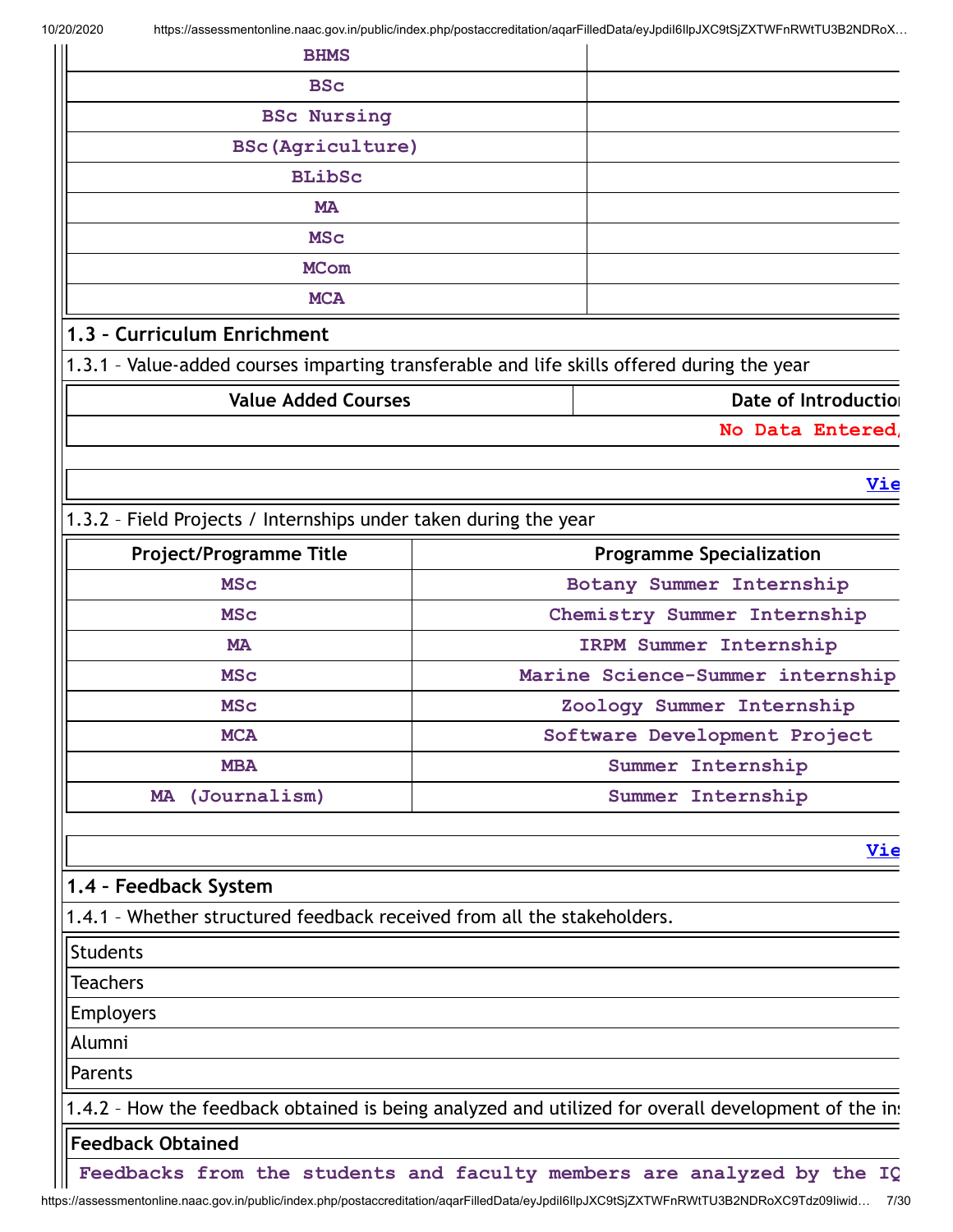10/20/2020 https://assessmentonline.naac.gov.in/public/index.php/postaccreditation/aqarFilledData/eyJpdiI6IlpJXC9tSjZXTWFnRWtTU3B2NDRoX… **some of the areas of survey, the IQAC chalks out its future plan to fi concerned for necessary action at their end. In the subsequent meeting the suggestions have been implemented are assessed. Through an interac for the overall development of the University. CRITERION II – TEACHING- LEARNING AND EVALUATION 2.1 – Student Enrolment and Profile** 2.1.1 – Demand Ratio during the year **Name of the Programme Programme Specialization Number of No Data Entered/Not Applic [Vie](https://assessmentonline.naac.gov.in/public/Postacc/Demand_ratio/524_Demand_ratio_1601546809.xlsx) 2.2 – Catering to Student Diversity** 2.2.1 – Student - Full time teacher ratio (current year data) **Year Number of students enrolled Number of students enrolled in the institution (UG) in the institution (PG) Number of fulltime teacher institution teaching on 2018 29969 1054 2 2.3 – Teaching - Learning Process** 2.3.1 – Percentage of teachers using ICT for effective teaching with Learning Management Systems **Number of Teachers on Roll Number of teachers using ICT (LMS, e-Resources) ICT Tools and resou available No Data Entered/ [View](https://assessmentonline.naac.gov.in/public/Postacc/ict_tools/524_ict_tools_1602750901.xlsx) File of ICT View File of [E-resour](https://assessmentonline.naac.gov.in/public/Postacc/e_resource/524_e_resource_1602750916.xlsx)** 2.3.2 – Students mentoring system available in the institution? Give details. (maximum 500 words)  $\overline{P}$  The students of the university are being monitored by the teachers of the concerned departm knowledge in the students, and encourage skill development, sports and cultural activities, social between the students and teachers.  $\Box$  Our university signed MoU with Odisha State Open Univer English, Disaster Management, IT skill, Leadership Development and Soft Skill. Further, the caree have bright career prospective.  $\Box$  In our university there are various committees/cells such as committee etc. to safeguard the interest and mentor the student activities through proper couns democratic process and monitored by Students Union Advisory Board comprising of faculty membe courses by conducting a series of motivational lectures by subject experts from within th **Number of students enrolled in the institution 1054 2.4 – Teacher Profile and Quality** 2.4.1 – Number of full time teachers appointed during the year **No. of sanctioned positions No. of filled positions Vacant positions**

https://assessmentonline.naac.gov.in/public/index.php/postaccreditation/aqarFilledData/eyJpdiI6IlpJXC9tSjZXTWFnRWtTU3B2NDRoXC9Tdz09Iiwid… 8/30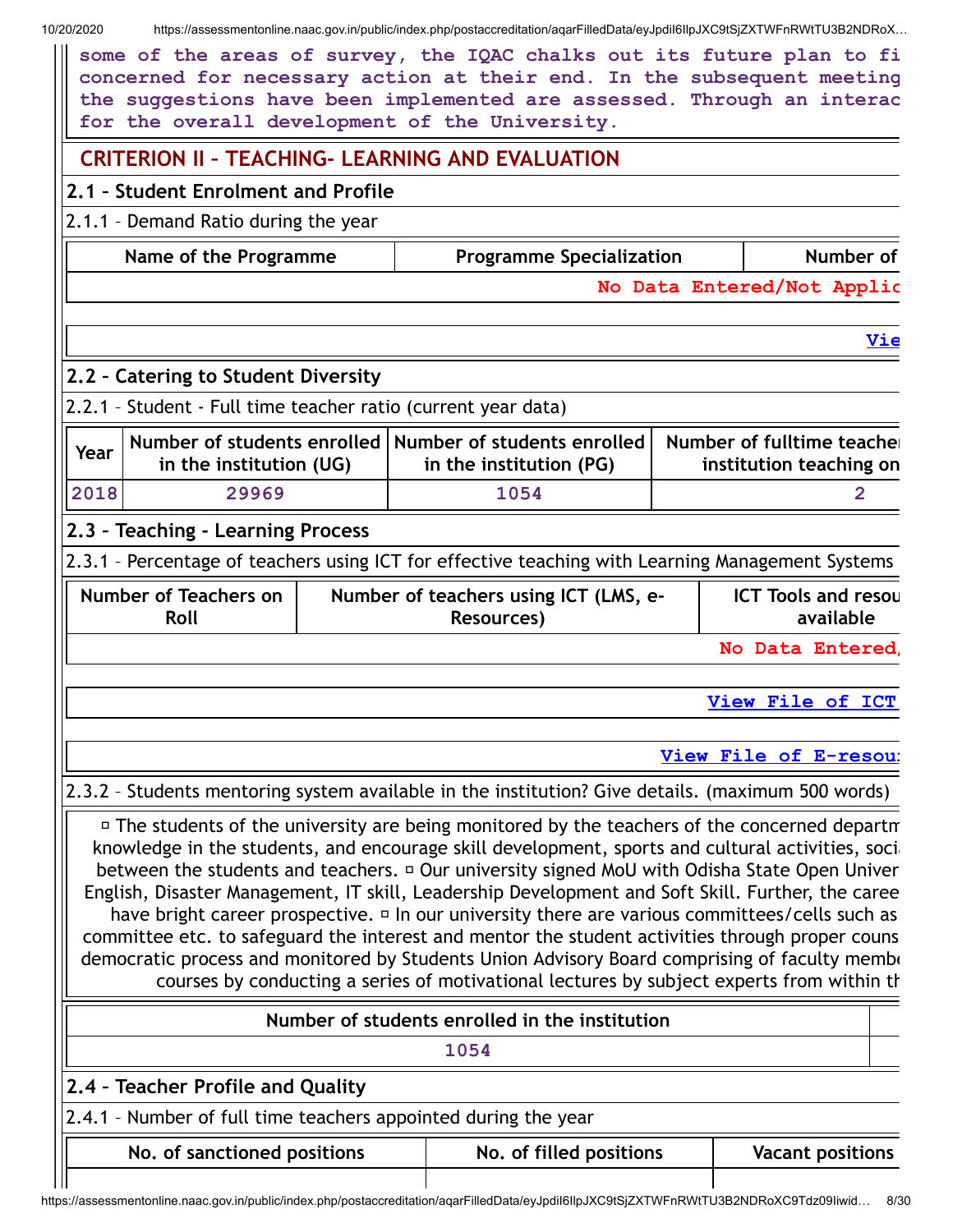|                       | 155                                        |                                                            | 22                              | 71                                                                                                    |
|-----------------------|--------------------------------------------|------------------------------------------------------------|---------------------------------|-------------------------------------------------------------------------------------------------------|
|                       |                                            |                                                            |                                 | 2.4.2 - Honours and recognition received by teachers (received awards, recognition, fellowships at    |
| Year of<br>Award      |                                            |                                                            |                                 | Name of full time teachers receiving awards from state level, national level, inte                    |
| 2018                  |                                            | Dr. Sandeep K Dash, National Level                         |                                 |                                                                                                       |
| 2018                  |                                            |                                                            | Dr. B.R. Meher, National Level, |                                                                                                       |
| 2018                  |                                            |                                                            | Dr. B.B. Parida, National Level |                                                                                                       |
| 2019                  |                                            |                                                            | Odisha constituted by MoEFCC)   | Prof. P.K. Mohanty (Nominated as member state expert appraisal                                        |
|                       |                                            |                                                            |                                 | No file                                                                                               |
|                       | 2.5 - Evaluation Process and Reforms       |                                                            |                                 |                                                                                                       |
|                       |                                            |                                                            |                                 | 2.5.1 - Number of days from the date of semester-end/ year- end examination till the declaration of   |
|                       |                                            | Programme Name   Programme Code   Semester/ year           |                                 | Last date of the last semester-end/ yo                                                                |
|                       |                                            |                                                            |                                 | No Data Entered,                                                                                      |
|                       |                                            |                                                            |                                 |                                                                                                       |
|                       |                                            |                                                            |                                 | <u>Vie</u>                                                                                            |
|                       |                                            |                                                            |                                 | 2.5.2 - Average percentage of Student complaints/grievances about evaluation against total numbe      |
|                       |                                            | Number of complaints or grievances about evaluation        |                                 |                                                                                                       |
|                       |                                            | 8                                                          |                                 |                                                                                                       |
|                       |                                            | 2.6 - Student Performance and Learning Outcomes            |                                 |                                                                                                       |
|                       |                                            |                                                            |                                 | 2.6.1 - Program outcomes, program specific outcomes and course outcomes for all programs offered      |
|                       |                                            |                                                            |                                 | www.ba                                                                                                |
|                       | 2.6.2 - Pass percentage of students        |                                                            |                                 |                                                                                                       |
| <b>Programme Code</b> | Programme<br><b>Name</b>                   | Programme<br>Specialization                                |                                 | Number of students appeared ir                                                                        |
|                       |                                            |                                                            |                                 | No Data Entered/Not Ap                                                                                |
|                       |                                            |                                                            |                                 | <u>Vie</u>                                                                                            |
|                       | 2.7 - Student Satisfaction Survey          |                                                            |                                 |                                                                                                       |
|                       |                                            |                                                            |                                 | 2.7.1 - Student Satisfaction Survey (SSS) on overall institutional performance (Institution may desig |
|                       |                                            |                                                            |                                 | http://bamu.nic.in/buoadmin/pdf link/Summary%20of%20Survey%20on%20Stud                                |
|                       |                                            |                                                            |                                 |                                                                                                       |
|                       |                                            |                                                            |                                 |                                                                                                       |
|                       | 3.1 - Promotion of Research and Facilities | <b>CRITERION III - RESEARCH, INNOVATIONS AND EXTENSION</b> |                                 |                                                                                                       |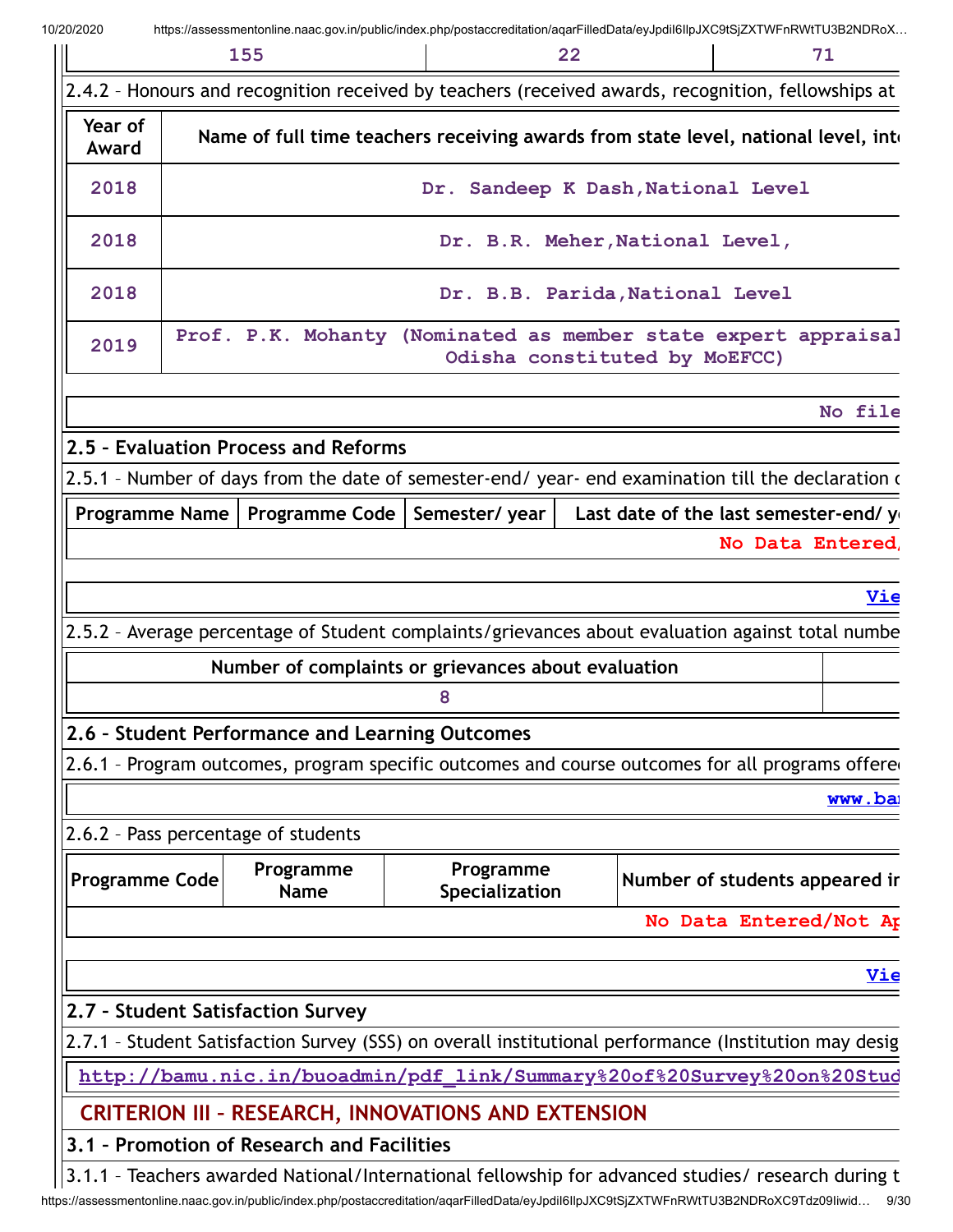|                                          |                                               | Name of the teacher awarded the fellowship |                                                                                                                                                                                                                                                                                                                                              |  |
|------------------------------------------|-----------------------------------------------|--------------------------------------------|----------------------------------------------------------------------------------------------------------------------------------------------------------------------------------------------------------------------------------------------------------------------------------------------------------------------------------------------|--|
| National                                 | 01                                            |                                            |                                                                                                                                                                                                                                                                                                                                              |  |
|                                          |                                               |                                            | No file                                                                                                                                                                                                                                                                                                                                      |  |
|                                          |                                               |                                            | 3.1.2 - Number of JRFs, SRFs, Post Doctoral Fellows, Research Associates and other fellows in the Ir                                                                                                                                                                                                                                         |  |
| <b>Name of Research</b><br>fellowship    | Duration of the<br>fellowship                 |                                            |                                                                                                                                                                                                                                                                                                                                              |  |
| <b>JRF</b>                               | $\overline{2}$                                |                                            |                                                                                                                                                                                                                                                                                                                                              |  |
| <b>SRF</b>                               | 3                                             |                                            |                                                                                                                                                                                                                                                                                                                                              |  |
| <b>RGNF</b>                              | 17                                            |                                            |                                                                                                                                                                                                                                                                                                                                              |  |
| DST, Inspire                             | 7                                             |                                            |                                                                                                                                                                                                                                                                                                                                              |  |
| Project Fellow                           | 10                                            |                                            | UGC, SERB, MOEF, CSIR, National Centre<br>India                                                                                                                                                                                                                                                                                              |  |
| PDF/RA                                   | 4                                             |                                            |                                                                                                                                                                                                                                                                                                                                              |  |
|                                          |                                               |                                            | <u>Vie</u>                                                                                                                                                                                                                                                                                                                                   |  |
|                                          |                                               |                                            |                                                                                                                                                                                                                                                                                                                                              |  |
| 3.2 - Resource Mobilization for Research |                                               |                                            |                                                                                                                                                                                                                                                                                                                                              |  |
|                                          |                                               |                                            | 3.2.1 - Research funds sanctioned and received from various agencies, industry and other organisat                                                                                                                                                                                                                                           |  |
|                                          | Nature of the Project                         | <b>Duration</b><br>5                       | Name of the fundin                                                                                                                                                                                                                                                                                                                           |  |
|                                          | Industry sponsored Projects<br>Major Projects | 3                                          | Gopalpur Po                                                                                                                                                                                                                                                                                                                                  |  |
|                                          |                                               | 5                                          | MOEs, Dell<br>World Ban                                                                                                                                                                                                                                                                                                                      |  |
|                                          | InternationalProjects<br>Major Projects       |                                            |                                                                                                                                                                                                                                                                                                                                              |  |
|                                          |                                               |                                            |                                                                                                                                                                                                                                                                                                                                              |  |
|                                          |                                               | 5                                          |                                                                                                                                                                                                                                                                                                                                              |  |
|                                          | Major Projects                                | 3                                          | UGC, New De<br>MOEF CC                                                                                                                                                                                                                                                                                                                       |  |
|                                          | Major Projects                                | 5                                          | DST, New DelhiDST,                                                                                                                                                                                                                                                                                                                           |  |
|                                          | Major Projects                                | 3                                          | SERB, Dell                                                                                                                                                                                                                                                                                                                                   |  |
|                                          | Major Projects<br>Major Projects              | $\overline{2}$<br>3                        |                                                                                                                                                                                                                                                                                                                                              |  |
|                                          |                                               |                                            |                                                                                                                                                                                                                                                                                                                                              |  |
|                                          |                                               |                                            |                                                                                                                                                                                                                                                                                                                                              |  |
|                                          |                                               |                                            |                                                                                                                                                                                                                                                                                                                                              |  |
|                                          |                                               |                                            | Title of workshop/seminar                                                                                                                                                                                                                                                                                                                    |  |
|                                          |                                               |                                            |                                                                                                                                                                                                                                                                                                                                              |  |
|                                          |                                               |                                            | Line                                                                                                                                                                                                                                                                                                                                         |  |
| 3.3 - Innovation Ecosystem               |                                               |                                            | UGC, New De<br>S T Odish<br>No file<br>3.3.1 - Workshops/Seminars Conducted on Intellectual Property Rights (IPR) and Industry-Academia<br>International Conference on Socioeconomic Impact of Climate<br>Human Trafficking, Challenges Ahead, State Level Seminar, Berhampur U<br>Increasing Inequality in India, organized by YSD OXFAM at |  |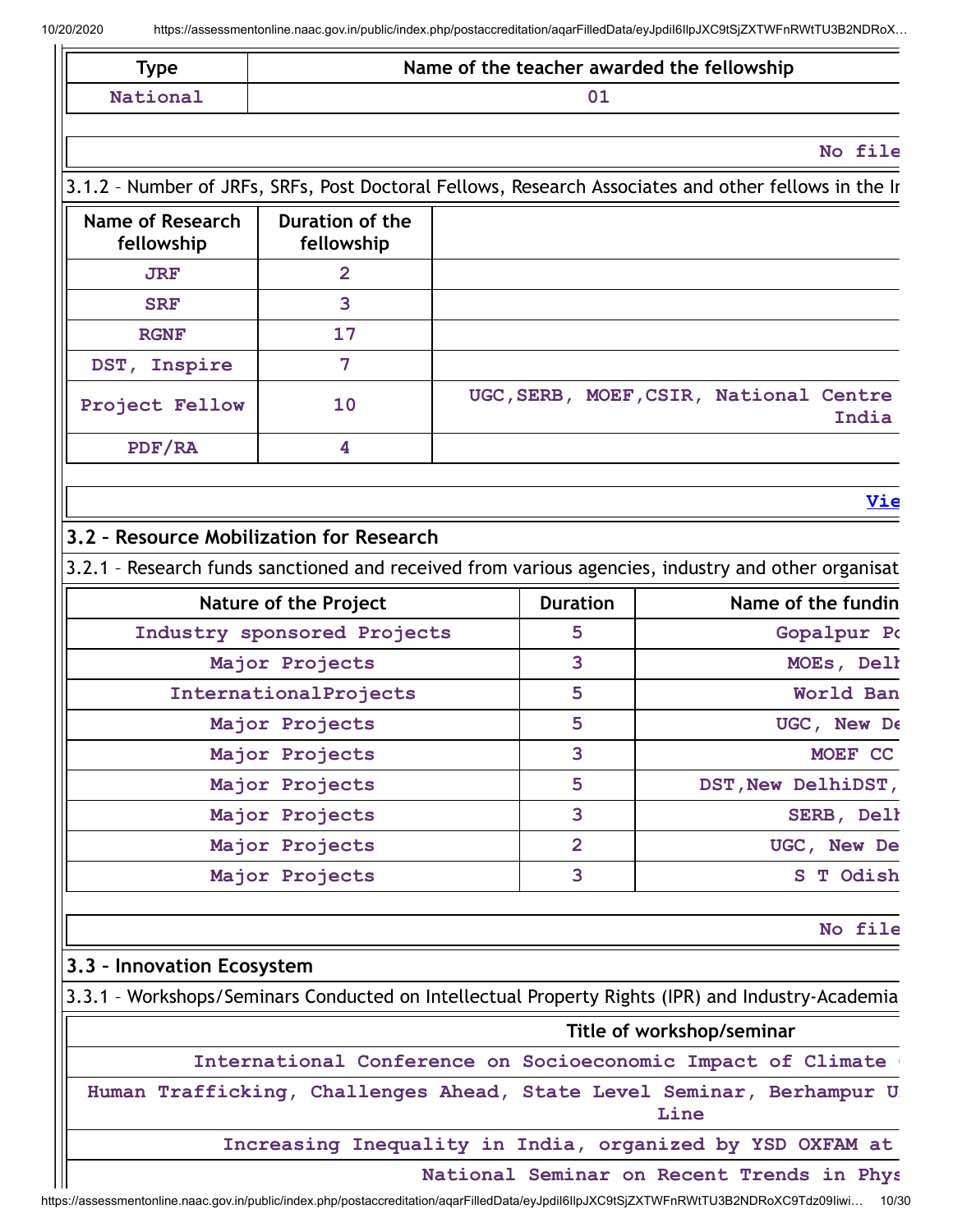|                                                                                                                     |             | International Coastal cleanup Day                   |                        |                  |
|---------------------------------------------------------------------------------------------------------------------|-------------|-----------------------------------------------------|------------------------|------------------|
|                                                                                                                     |             | Crossroads of Biological Sciences and its applicati |                        |                  |
|                                                                                                                     |             |                                                     |                        | No file          |
| 3.3.2 - Awards for Innovation won by Institution/Teachers/Research scholars/Students during the ye                  |             |                                                     |                        |                  |
| Title of the innovation                                                                                             |             |                                                     | <b>Name of Awardee</b> |                  |
|                                                                                                                     |             |                                                     |                        | No Data Entered  |
|                                                                                                                     |             |                                                     |                        | No file          |
|                                                                                                                     |             |                                                     |                        |                  |
| 3.3.3 - No. of Incubation centre created, start-ups incubated on campus during the year<br><b>Incubation Center</b> | <b>Name</b> |                                                     |                        | Name of the      |
|                                                                                                                     |             | <b>Sponsered By</b>                                 |                        | No Data Entered, |
|                                                                                                                     |             |                                                     |                        |                  |
|                                                                                                                     |             |                                                     |                        | No file          |
| 3.4 - Research Publications and Awards                                                                              |             |                                                     |                        |                  |
| 3.4.1 - Ph. Ds awarded during the year                                                                              |             |                                                     |                        |                  |
|                                                                                                                     |             | Name of the Department                              |                        |                  |
|                                                                                                                     |             | <b>HISTORY</b>                                      |                        |                  |
|                                                                                                                     |             | <b>IRPM</b>                                         |                        |                  |
|                                                                                                                     |             | <b>MARINE SCIENCE</b>                               |                        |                  |
|                                                                                                                     |             | <b>MATH</b><br><b>ODIA</b>                          |                        |                  |
|                                                                                                                     |             | <b>PHYSICS</b>                                      |                        |                  |
|                                                                                                                     |             | POLITICAL SCIENCE                                   |                        |                  |
|                                                                                                                     |             | <b>ZOOLOGY</b>                                      |                        |                  |
|                                                                                                                     |             | <b>COMPUTER SCIENCE</b>                             |                        |                  |
|                                                                                                                     |             | <b>Electronic Science</b>                           |                        |                  |
|                                                                                                                     |             | <b>ECONOMICS</b>                                    |                        |                  |
|                                                                                                                     |             | <b>MBA</b>                                          |                        |                  |
|                                                                                                                     |             | <b>BIOTECHNOLOGY</b>                                |                        |                  |
|                                                                                                                     |             | Environmental Sc<br><b>WOMENS STUDIES</b>           |                        |                  |
|                                                                                                                     |             | <b>JMC</b>                                          |                        |                  |
|                                                                                                                     |             | HOME SCIENCE                                        |                        |                  |
|                                                                                                                     |             | <b>PHARMACY</b>                                     |                        |                  |
|                                                                                                                     |             | Botany                                              |                        |                  |
|                                                                                                                     |             |                                                     |                        |                  |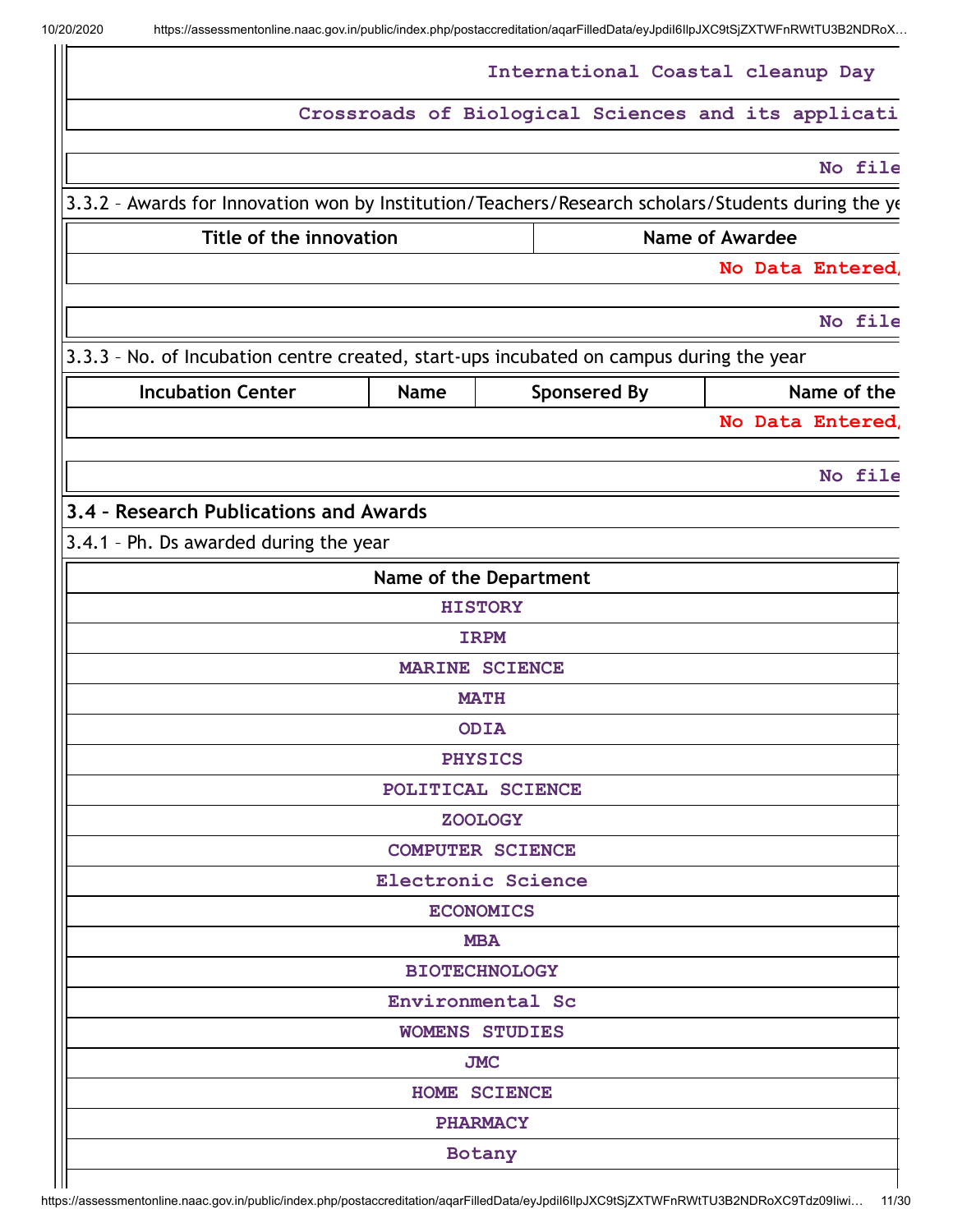**Chemistry ENGLISH EDUCATION** 3.4.2 – Research Publications in the Journals notified on UGC website during the year **Type Department National Economics National MBA International BOTANY International CHEMISTRY International COMMERCE International ENGLISH**

| International | <b>BOTANY</b>            |  |
|---------------|--------------------------|--|
| International | <b>CHEMISTRY</b>         |  |
| International | <b>COMMERCE</b>          |  |
| International | <b>ENGLISH</b>           |  |
| International | <b>HISTORY</b>           |  |
| International | <b>IRPM</b>              |  |
| International | Marine Sciences          |  |
| International | Mathematics              |  |
| International | Physics                  |  |
| International | <b>Political Science</b> |  |
| International | Zoology                  |  |
| International | Computer Science         |  |
| International | Electronic Science       |  |
| International | <b>Economics</b>         |  |
| National      | Botany                   |  |
| National      | English                  |  |
| National      | History                  |  |
| National      | IR PM                    |  |
| National      | Law                      |  |
| National      | Marine Sciences          |  |
| National      | Mathematics              |  |
| National      | Odia                     |  |
| National      | <b>Political Science</b> |  |
| National      | Zoology                  |  |
|               |                          |  |

**No file**

3.4.3 – Books and Chapters in edited Volumes / Books published, and papers in National/Internation

**Department**

**MBA**

**ECONOMICS**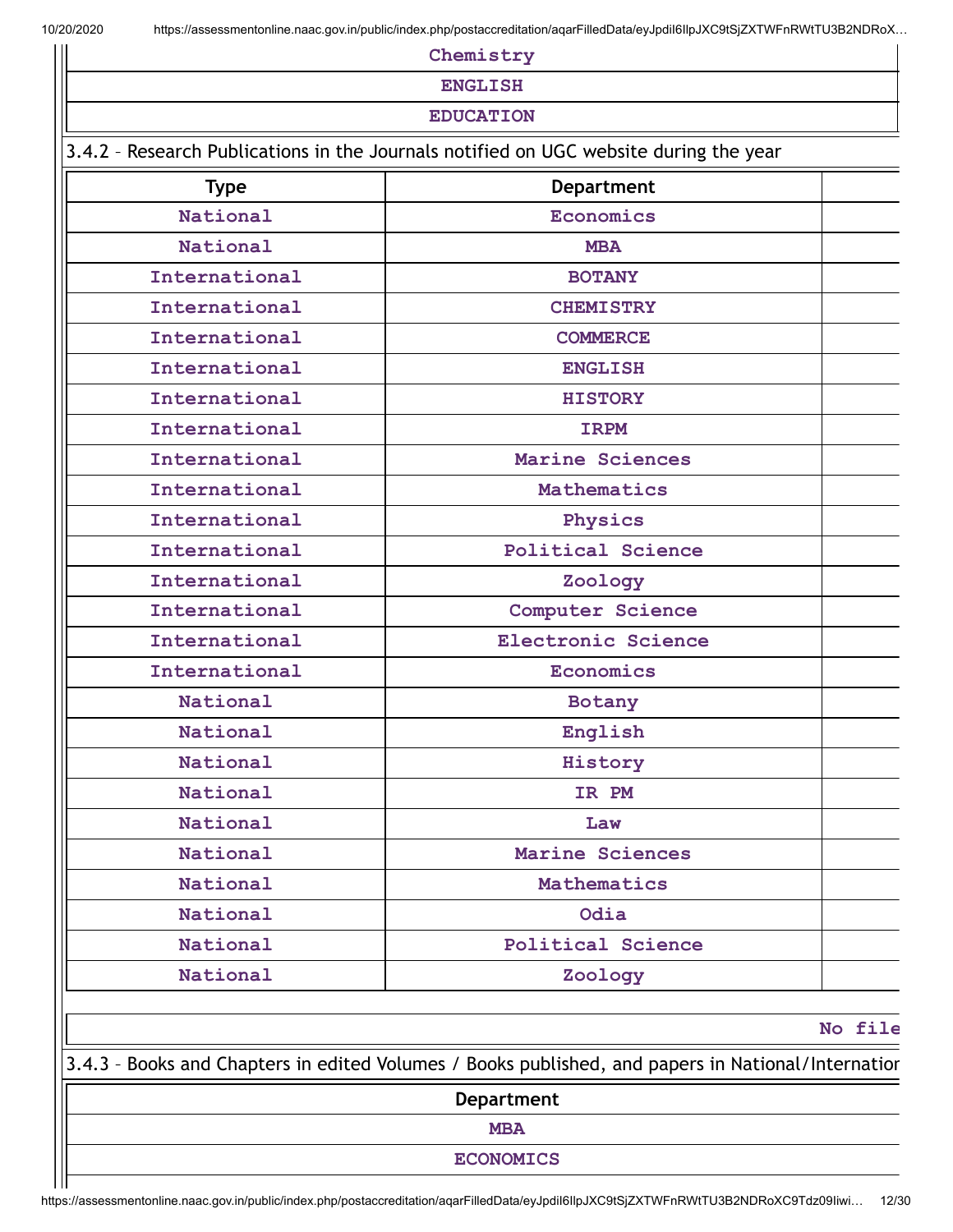| <b>Electronic Science</b>                                                                                                               |                                                                                                              |
|-----------------------------------------------------------------------------------------------------------------------------------------|--------------------------------------------------------------------------------------------------------------|
| <b>COMPUTER SCIENCE</b>                                                                                                                 |                                                                                                              |
| POLITICAL SCIENCE                                                                                                                       |                                                                                                              |
| <b>ODIA</b>                                                                                                                             |                                                                                                              |
| <b>MARINE SCIENCES</b>                                                                                                                  |                                                                                                              |
| <b>LAW</b>                                                                                                                              |                                                                                                              |
| <b>IRPM</b>                                                                                                                             |                                                                                                              |
| <b>HISTORY</b>                                                                                                                          |                                                                                                              |
| English                                                                                                                                 |                                                                                                              |
| Commerce                                                                                                                                |                                                                                                              |
| Botany                                                                                                                                  |                                                                                                              |
|                                                                                                                                         |                                                                                                              |
|                                                                                                                                         | No file                                                                                                      |
| 3.4.4 - Patents published/awarded/applied during the year                                                                               |                                                                                                              |
| <b>Patent Details</b>                                                                                                                   | <b>Patent status</b>                                                                                         |
|                                                                                                                                         | No Data Entered,                                                                                             |
|                                                                                                                                         |                                                                                                              |
|                                                                                                                                         | No file                                                                                                      |
| 3.4.5 - Bibliometrics of the publications during the last academic year based on average citation in                                    |                                                                                                              |
| <b>Title of the Paper</b>                                                                                                               | Name of Author                                                                                               |
| Developmental Issues of Tribes                                                                                                          | S. Das                                                                                                       |
| Dysregulation of histone deacetylases in<br>carcinogenesis and tumor progression: a possible<br>link to apoptosis and autophagy         | Patra, S., Panigrahi<br>Praharaj, P. P., Bho<br>Mahapatra, K.K., Misł<br>Behera, B. P., Jena<br>Bhutia, S.K. |
| Diversity of Phytoplankton in Chilika Lagoon,                                                                                           |                                                                                                              |
| Odisha, India                                                                                                                           | Maharana, S., Pradl<br>Jena, M. and Misra, M                                                                 |
| Reclamation of the effluent of a chloro alkali<br>industry by environmental chemical in presence<br>of a cyanobateria.                  | N.H.H. Verma, A . Lee<br>Panigrahi                                                                           |
| Impact of leachate chemical of red mud waste of<br>alumina industry on the toxicity studies, seed<br>biological studies of a crop plant | S. Patnaik, A. Leela<br>Panigrahi                                                                            |

https://assessmentonline.naac.gov.in/public/index.php/postaccreditation/aqarFilledData/eyJpdiI6IlpJXC9tSjZXTWFnRWtTU3B2NDRoXC9Tdz09Iiwi… 13/30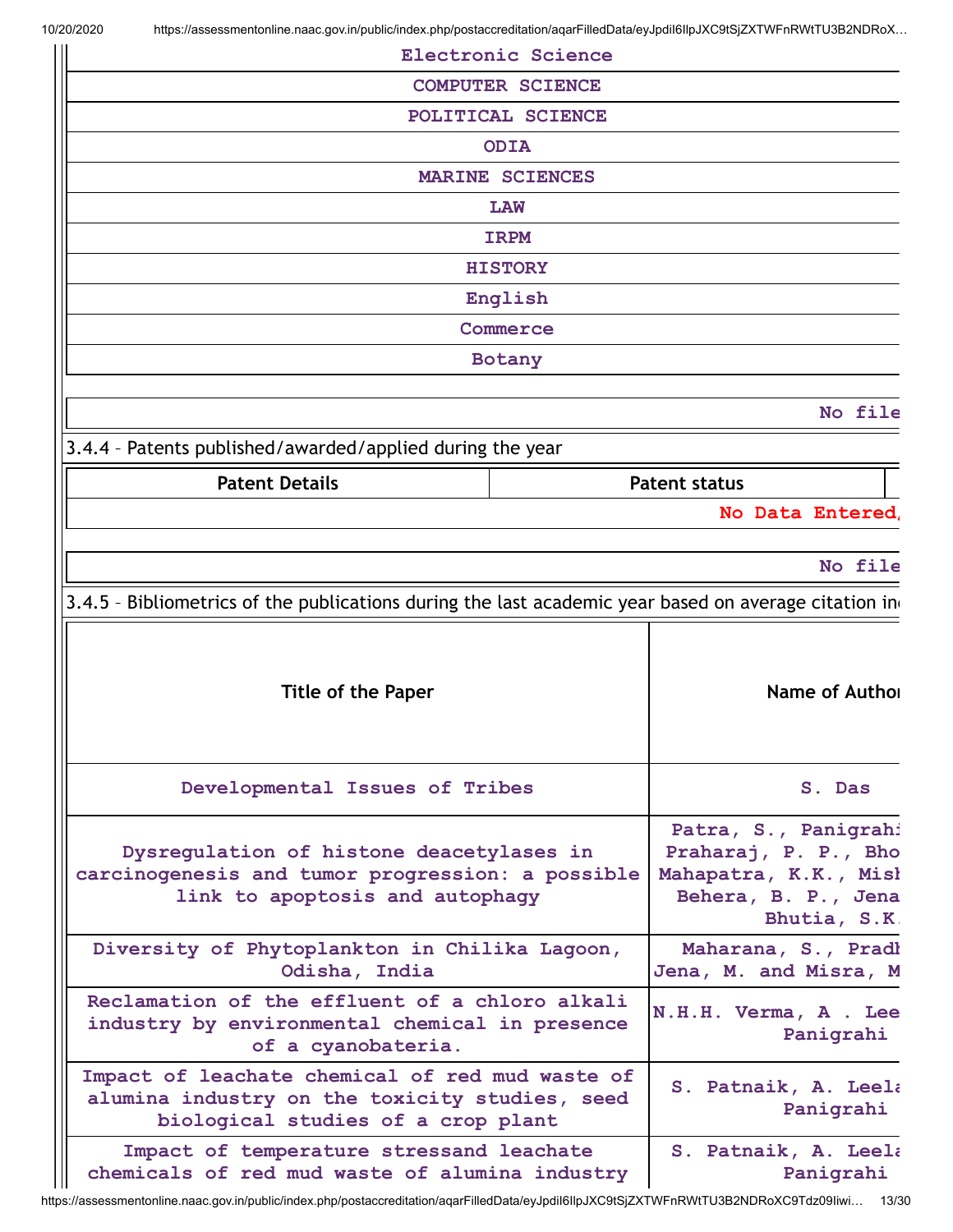| on the toxicity studies, seed germination and<br>seedling establishment of a crop plant.                                                                                        |                                                                  |
|---------------------------------------------------------------------------------------------------------------------------------------------------------------------------------|------------------------------------------------------------------|
| Ethno medicinal study in North West Ganjam,<br>Odisha.                                                                                                                          | Leelaveni, A., Sugya<br>Suraj Kumar Behera,<br>Dash, Amiya Kumar |
| Documentation of Medicinal Plants from the<br>Undivided Area of Puri District, Odisha, India                                                                                    | Mita Moahnty, Sura<br>Behera, Sangeeta D<br>Leelaveni            |
| Physiological and biochemical study of Hydrilla<br>verticillata (L.f.) Royle under Cadmium heavy<br>metal stress.                                                               | Suraj Kumar Behera,<br>Padhy, A. Leela                           |
| A Study on the Antioxidant Properties of Some<br>Selected Medicinal Plants from Kandhamal<br>District of Odisha, India                                                          | Suraj Kumar Behera,<br>Mohanty, A. Leel                          |
| Bactericidal activity of Hemidesmus indicus<br>R.Br. root extract against clinically isolated<br>uropathogens.                                                                  | Das, S., Sahoo, K.R.<br>В.                                       |
| Antiurobacterial activity of Punica granatum L.<br>seed extract.                                                                                                                | Das, S. Panigrahi, S.                                            |
| Bactericidal activity of green synthesized<br>silver nanoparticles (AgNPs) against Escherichia<br>coli and Staphylococcus aureus                                                | Das, S., Prasanti, 1<br>P., Padhy, J.K., Pani                    |
| A Theoretical insight into the role of counter<br>anions and their interactions in<br>Nitrotropentaamminecobalt(III) towards Linkage<br>Isomerism induced photochemical motion. | J. T. Muya, B. R. Mel<br>Sahoo, H. Chur                          |
| p73 induction by Abrus agglutinin facilitates<br>Snail ubiquitination to inhibit epithelial to<br>mesenchymal transition in oral cancer.                                        | N. Sinha, B. R. Mehe<br>Naik, P. K. Panda, T.<br>S.K. Bhutia     |
| Disorder in Proteins.                                                                                                                                                           | A. Sanjeev, S. Kausł<br>Meher, MVS Kur                           |
| Mutation effects on 3D structural reorganization<br>using HIV1 protease as a case study.                                                                                        | <b>B.R. Meher, Megha Va</b><br>Seema Patel, MVS Ku<br>Kausik,    |
| Preparation and in vitro in vivo evaluation of<br>cephalexin matrix tablets                                                                                                     | Boi Basanta Kumar<br>Kambhayathubhar Eswa<br>Nagoji, Satyanaraya |

https://assessmentonline.naac.gov.in/public/index.php/postaccreditation/aqarFilledData/eyJpdiI6IlpJXC9tSjZXTWFnRWtTU3B2NDRoXC9Tdz09Iiwi… 14/30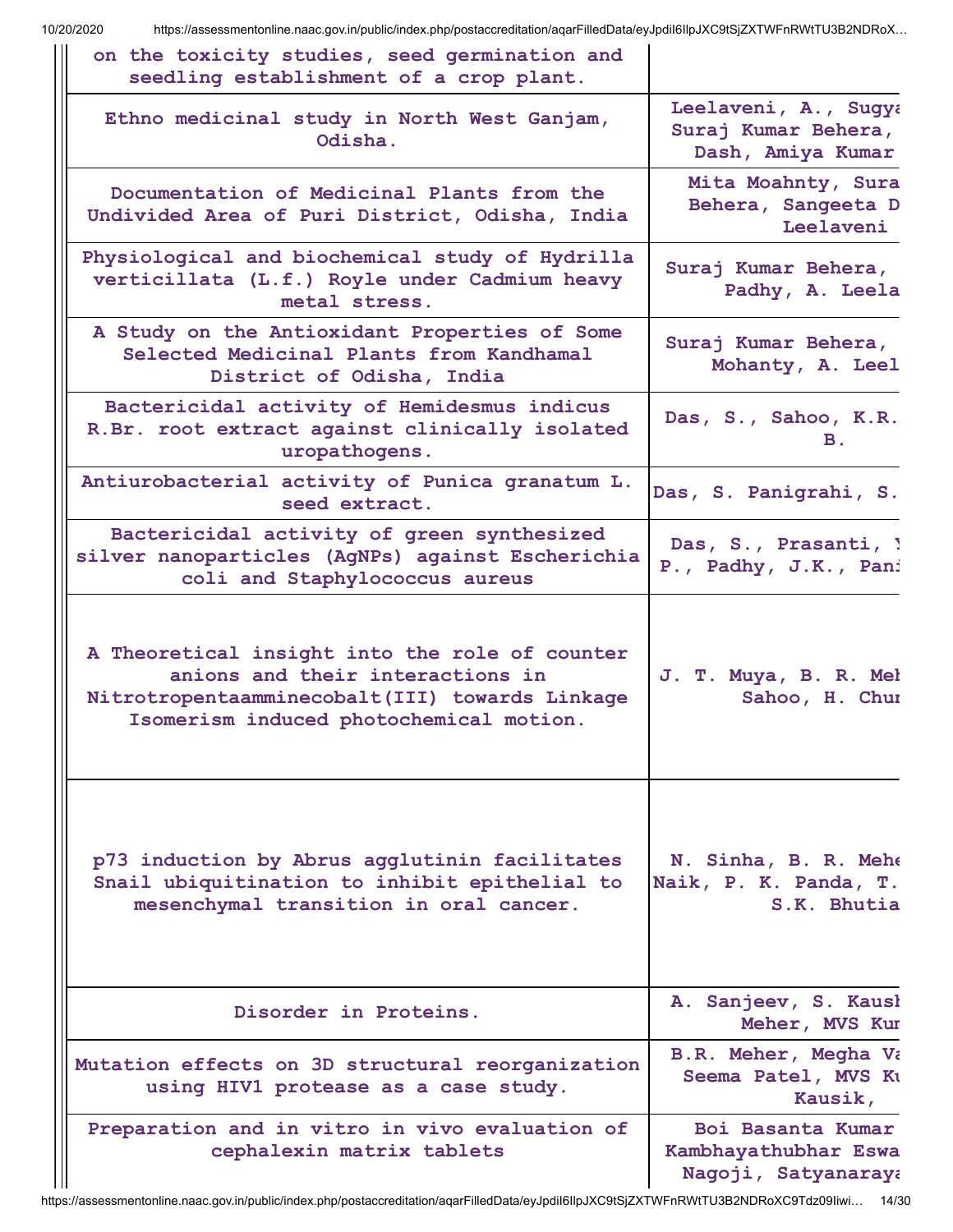| 5Benzoyl triazole as new structural dimension in<br>glycoconjugates                                                                                                                                              | Laxminarayan Sahoo,<br>Kundu, Anadi Singham<br>Naresh K. Jena, Saty<br>Sahoo                                         |
|------------------------------------------------------------------------------------------------------------------------------------------------------------------------------------------------------------------|----------------------------------------------------------------------------------------------------------------------|
| Synthesis, characterization and evaluation of<br>pharmacological potential of inclusion complexes<br>of 2 ((1, 3, 4thidiazin[6,5b] indole3yl imino)<br>methyl) phenol and itys derivatives with<br>βcyclodextrin | Rabinarayan. Sahu, P<br>and Bamakanta Ga                                                                             |
| Synthesis of acyl derivatives of cotarnine                                                                                                                                                                       | Laxmidhar Rout, Bibhu<br>Parida, Ganngam Pha<br>Emmanuel, A. K. S                                                    |
| Language as the Badge of Nationality: Locating<br>English in Sri Lanka                                                                                                                                           | Dr. Shruti Da                                                                                                        |
| Seasonal dynamics of phytoplankton in response<br>to environmental variables in contrasting<br>coastal ecosystems                                                                                                | Srichandan, S., Bali<br>S.K., Prakash, S., Pa<br>Sahu, K.C.                                                          |
| An Ephemeral Dinoflagellate Bloom during Summer<br>Season in Nearshore Water of Puri, East Coast of<br>India                                                                                                     | Baliarsingh, S.K., Dw<br>Lotlikar, A.A., Jaya<br>R., Sahu, B.K., Sama<br>Parida, C., Srichan<br>Srinivasa Kumar, T., |
| Zooplankton distribution in coastal water off<br>Gopalpur, northwestern Bay of Bengal.                                                                                                                           | Baliarsingh, S.K., Si<br>S., Lotlikar, A.A.,<br>Kumar, T., Sahu.                                                     |
| Zooplankton distribution in Indian Seas: A<br>Review                                                                                                                                                             | Srichandan, S., Bali<br>S.K., Prakash, S., P<br>R.C., Sahu. K.                                                       |
| Distribution of geochemical fractions of<br>phosphorus and its ecological risk in core<br>sedments of a largest brackish water Lake: South<br>Asia                                                               | S. Barik, S. Bramha,<br>T. Bastia, P.K. Mohanty                                                                      |
| Spit and Inlet Morphodynamics of a Tropical<br>Coastal Lagoon                                                                                                                                                    | M. M. Mahanty, P. K.<br>S. Pradhan, R. N. S<br>Ranga Rao                                                             |
| Impact of very severe cyclonic storm Phailin on<br>shoreline change along South Odisha Coast                                                                                                                     | Pratap K Mohanty, Pra<br>Kar and Balaji B                                                                            |
| Changes in sediment texture by turtle mass<br>nesting at Rushikulya rookery                                                                                                                                      | U.K. Pradhan, P.K.<br>P.Mishra, B.Behera,<br>Sahoo                                                                   |
| Bed sediment characteristics and transport<br>processes along the inlet channel of Chilika<br>Lagoon.                                                                                                            | R. K. Sahoo, P. K. Mo<br>Pradhan, U.K. Pradha<br>Samal,                                                              |
| Diversity of gastropods and bivalves in the<br>mangrove ecosystem of Paradeep, east coast of                                                                                                                     | Yadav, R., Malla, P.<br>D., Patro, S., Mohap                                                                         |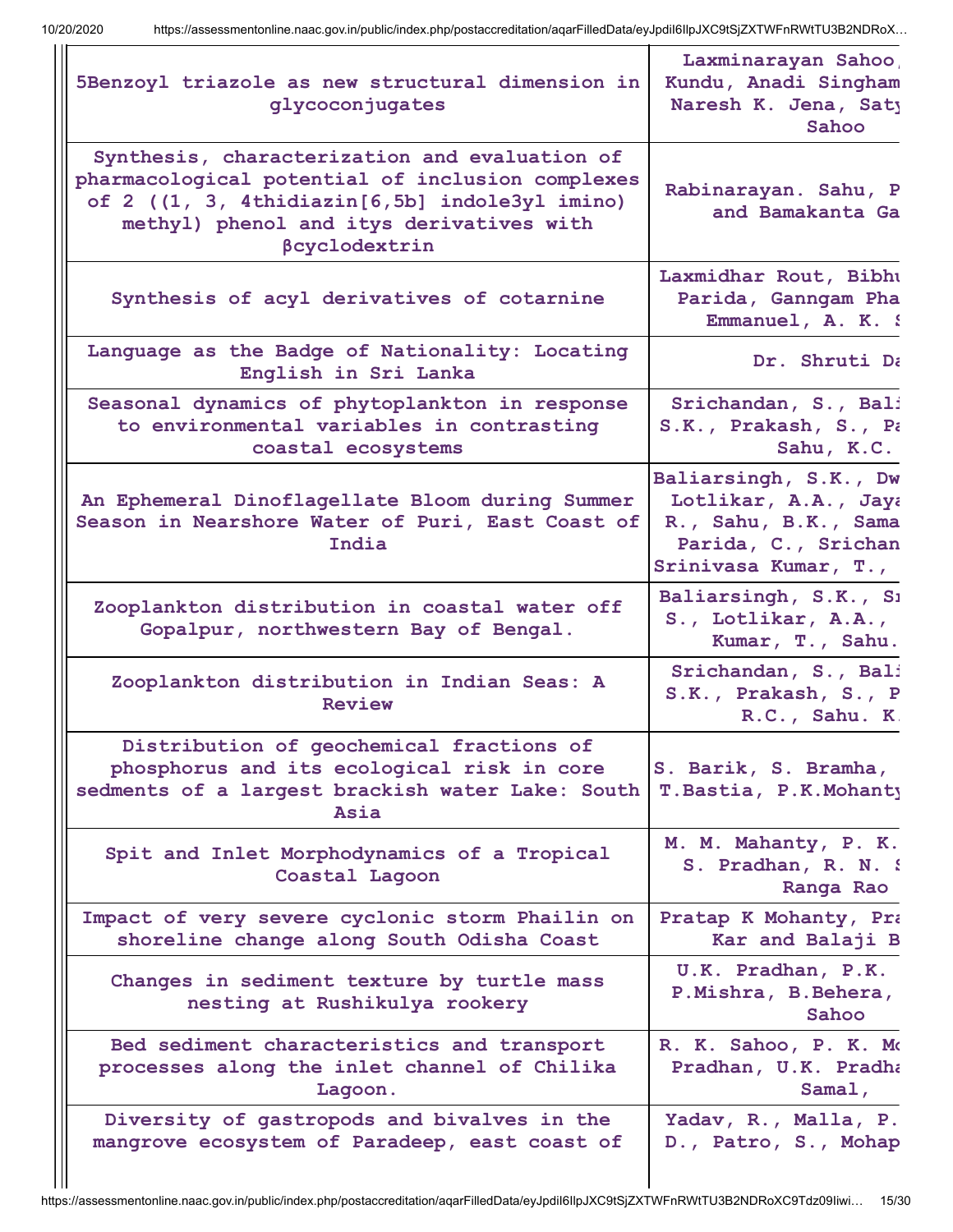| India: A comparative study with other Indian<br>mangrove ecosystems                                                                                                                                                                                        |                                                                                                                             |
|------------------------------------------------------------------------------------------------------------------------------------------------------------------------------------------------------------------------------------------------------------|-----------------------------------------------------------------------------------------------------------------------------|
| Occurrence record of Grunting toadfish,<br>Allenbatrachus grunniens (Linnaeus, 1758)<br>(Batrachoidiformes: Batrachoididae) from Odisha<br>Coast, India                                                                                                    | Occurrence record of<br>toadfish, Allenbat<br>grunniens (Linnaeus<br>(Batrachoidifor<br>Batrachoididae) fro<br>Coast, India |
| Investigation of a low cost tapered plastic<br>fiber optic biosensor based on manipulation of<br>colloidal gold nanoparticle Investigation of a<br>low cost tapered plastic fiber optic biosensor<br>based on manipulation of colloidal gold<br>nanopartic | 1.S.P.Dash, S.K.Pa<br>S.K. Tripathy                                                                                         |
| Efficient Photoelectrocatalytic Activity of<br>CuWO4 Nanoplates towards the Oxidation of NADH<br>Driven in Visible Light                                                                                                                                   | Bishnupada Mohanty, K<br>Naik                                                                                               |
| Morphological and genetic analyses of the first<br>record of longrakered trevally, Ulua mentalis<br>(Perciformes: Carangidae) and of the Pinjalo<br>snapper, Pinjalo pinjalo (Perciformes                                                                  | T.K.Barik                                                                                                                   |
| First Record of Tylosurus crocodilus (Péron<br>Lesueur, 1821) (Beloniformes: Belonidae) from<br>Odisha Coast, Bay of Bengal, India: Exploration<br>of a Biological                                                                                         | T.K.Barik                                                                                                                   |
| Length-weight relationship of three Cynoglossus<br>species (C. puncticeps, C. lingua and C. lida)<br>from Chilika lagoon, India                                                                                                                            | J. K. Seth                                                                                                                  |
| Anonymization of Attributed Social Graph using<br>Anatomy based Clustering                                                                                                                                                                                 | D. Mohapatra M. R.                                                                                                          |
| A Theoretical featurewise study of malware<br>detection techniques                                                                                                                                                                                         | Om Prakash Samanta<br>Tripathy S K I                                                                                        |
| Encrusted security for internet of things using<br><b>MACOMURA</b>                                                                                                                                                                                         | Santosh Sharma B I                                                                                                          |
| Performance of MSMEs and Financing by SIDBI in<br>Odisha                                                                                                                                                                                                   | C. Samal S. Pa                                                                                                              |
| Skill Development and Employment in India                                                                                                                                                                                                                  | S Patra                                                                                                                     |
| Diversification of agriculture in the Tribal<br>region of Odisha                                                                                                                                                                                           | S. Tripathy                                                                                                                 |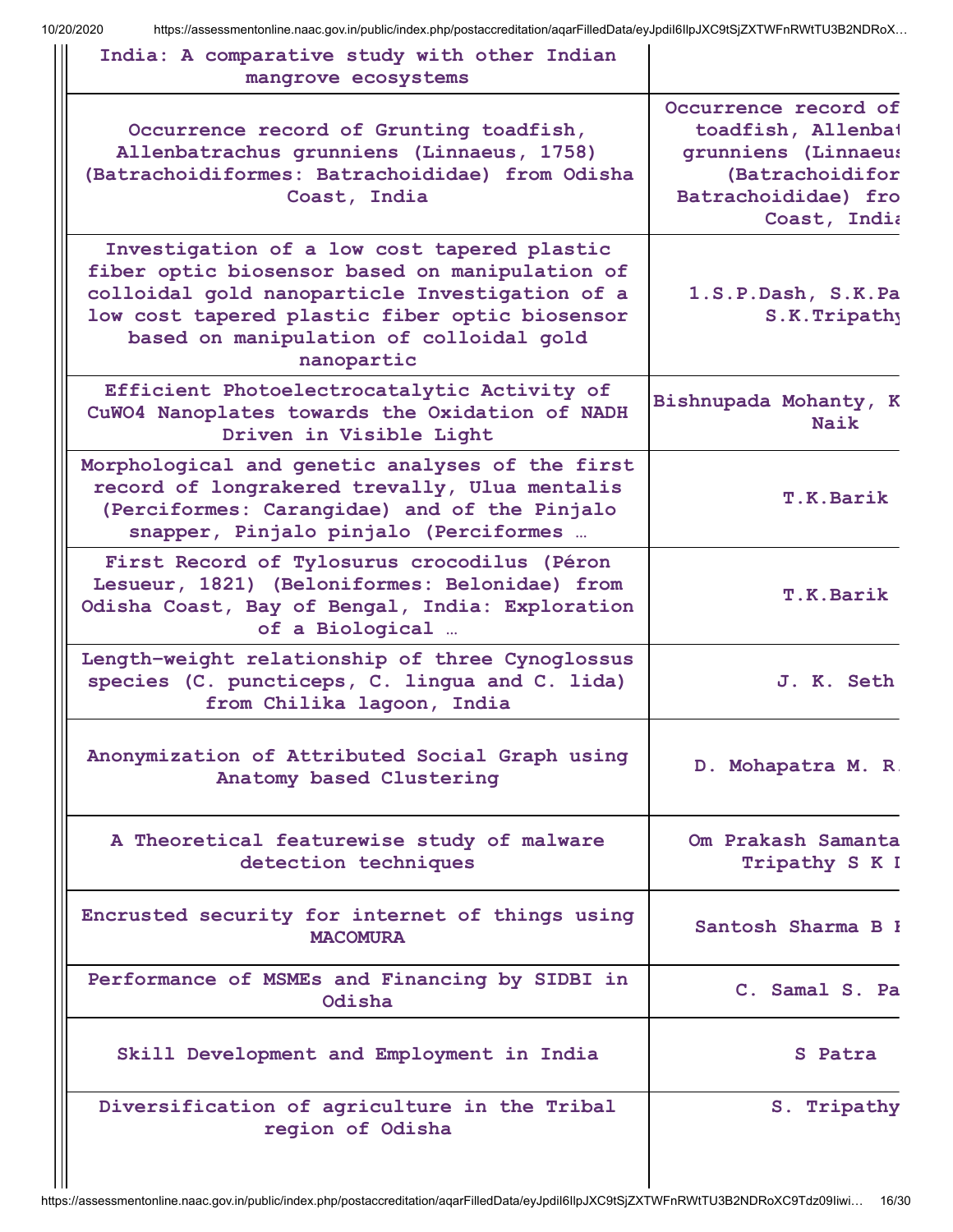| Empower of Women through SelfHelp Groups (SHGs) A<br>Study of Gajapati District                                                                                     | Dr. Sunada Patn                |
|---------------------------------------------------------------------------------------------------------------------------------------------------------------------|--------------------------------|
| Role of MSMEs in Economic Growth of India                                                                                                                           | Setaka Palak                   |
| Climate Change and its impact on Agriculture                                                                                                                        | S. Das                         |
| Climate Change and its Impact on Agriculture A<br>study of Koraput District                                                                                         | Sadasiva Tripa                 |
| Financial Inclusion in Odisha: Issues and<br>Challenges                                                                                                             | D. Mishra                      |
| Corporate Governance and Its Impact on Financial<br>Performance: A Systematic Survey                                                                                | S.K.Baral Pario                |
| An Empirical Study on Employee Engagement and<br>Attitudinal and Workgroup Commitment''                                                                             | Chavali Anuradha Mis<br>Ranjan |
| Role of Employee Relationship Management (ERM)<br>for gaining Competitive Advantage in Indian<br>Banking Sector : A Comparative Study between SBI<br>and ICICI Bank | Dash Girish Prasad M           |
| Social Science Courses in Engineering : An<br>Empirical Study on Teacher Engagement and<br>Satisfaction of Engineering Students                                     | Chavali Anuradha Mis<br>Ranjan |
| Role of Self Help Groups in promoting self<br>reliance among its members: A Study of selected<br>districts of Odisha                                                | Chaudhury, S.K , Mis           |
| Elevating the Financial status of Women through<br>Self Help Groups a key to social economic<br>development of Odisha: An exploratory Study                         | Chaudhury, S.K , Misra<br>A.K  |
| Role of Micro Finance in promoting Women<br>empowerment through SHGs: An empirical study of<br>selected districts of Odisha                                         | Chaudhury, S.K, Mis            |
| Impact of individual factors on the<br>Entrepreneurial attitude towards Selecting a<br>Source of Finance for Business                                               | Maharana. N Chaudhu            |
| Issues and Challenges of Corporate Governance in<br>Banks: An Empirical Study based on Managerial<br>Practices                                                      | Chaudhury, S.                  |
| Does cultural motivation influences the<br>handicrafts buying behavior?                                                                                             | Pradhan, S.K, Par              |
| Entrepreneurial Empowerment of Tribal Women                                                                                                                         | Pradhan, S.I                   |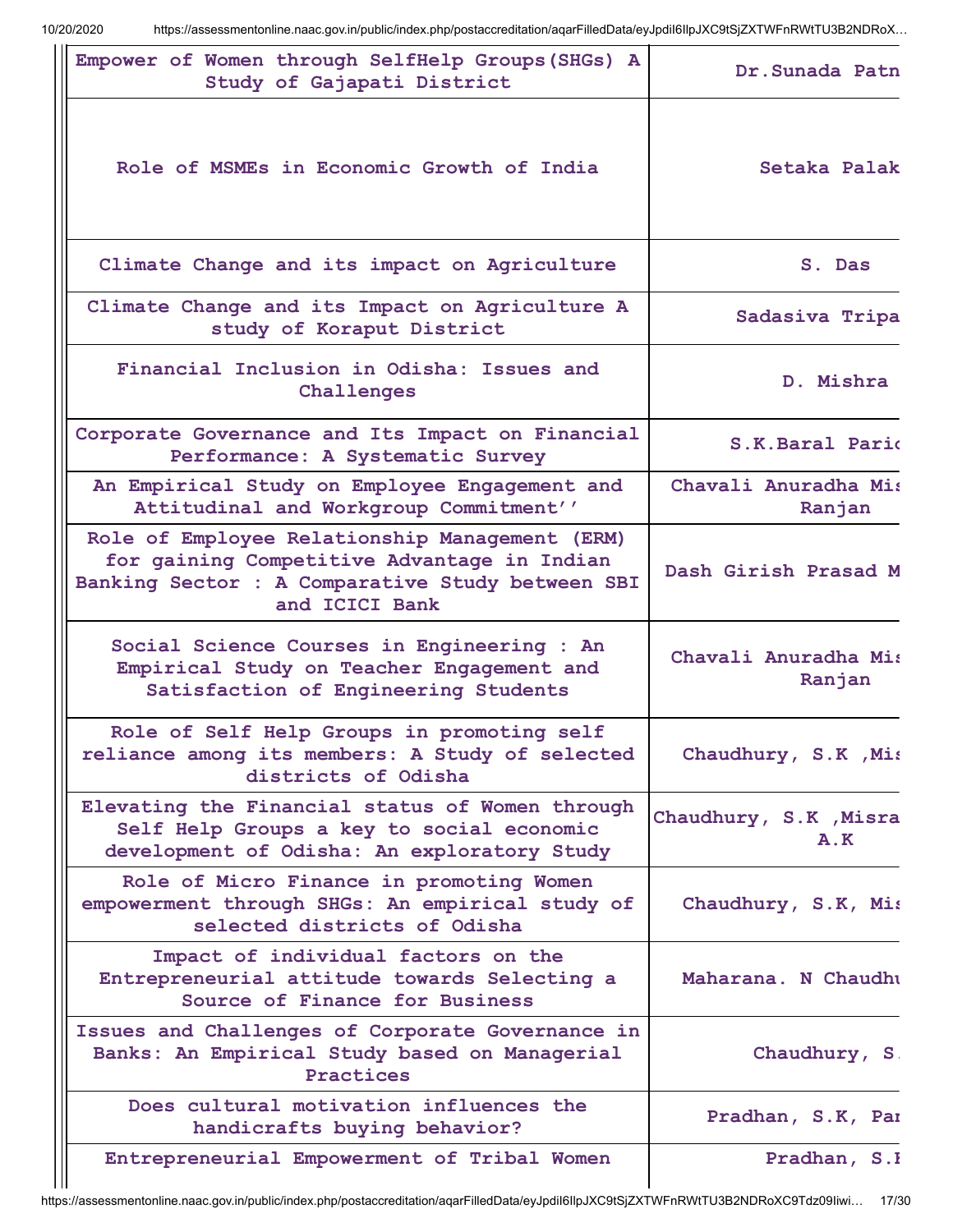## **through SHG groups in Gajapati District of Odisha**

| No file                                                                                              |                                                            |
|------------------------------------------------------------------------------------------------------|------------------------------------------------------------|
| 3.4.6 - h-Index of the Institutional Publications during the year. (based on Scopus/ Web of science) |                                                            |
| Title of journal<br>Year of publication  <br>h-index<br><b>Numbe</b>                                 | Title of the Paper   Name of Author                        |
| No Data Entered,                                                                                     |                                                            |
| No file                                                                                              |                                                            |
| 3.4.7 - Faculty participation in Seminars/Conferences and Symposia during the year                   |                                                            |
| <b>Number of Faculty</b>                                                                             |                                                            |
| Attended/Seminars/Workshops                                                                          |                                                            |
| Presented papers                                                                                     |                                                            |
| Resource persons                                                                                     |                                                            |
| No file                                                                                              |                                                            |
|                                                                                                      | 3.5 - Consultancy                                          |
|                                                                                                      | 3.5.1 - Revenue generated from Consultancy during the year |
| Name of consultancy project                                                                          | Name of the<br>Consultan(s)<br>department                  |
| Prediction of coastal water quality under coa                                                        | marine sciences                                            |
| Environmental Monitoring of Gopalpur port during and<br>weather direct berthing port (Consulta       | marine sciences                                            |
| No file                                                                                              |                                                            |
| 3.5.2 - Revenue generated from Corporate Training by the institution during the year                 |                                                            |
| Title of the programme<br>Agency se                                                                  | Name of the Consultan(s) department                        |
| No Data Entered,                                                                                     |                                                            |
| No file                                                                                              |                                                            |
|                                                                                                      | 3.6 - Extension Activities                                 |
| 3.6.1 - Number of extension and outreach programmes conducted in collaboration with industry, co     | during the year                                            |
| Number of tea<br>Organising unit/agency/ collaborating agency                                        | Title of the activities                                    |
|                                                                                                      |                                                            |
| NSS, Berhampur University                                                                            | Swachha Bharat                                             |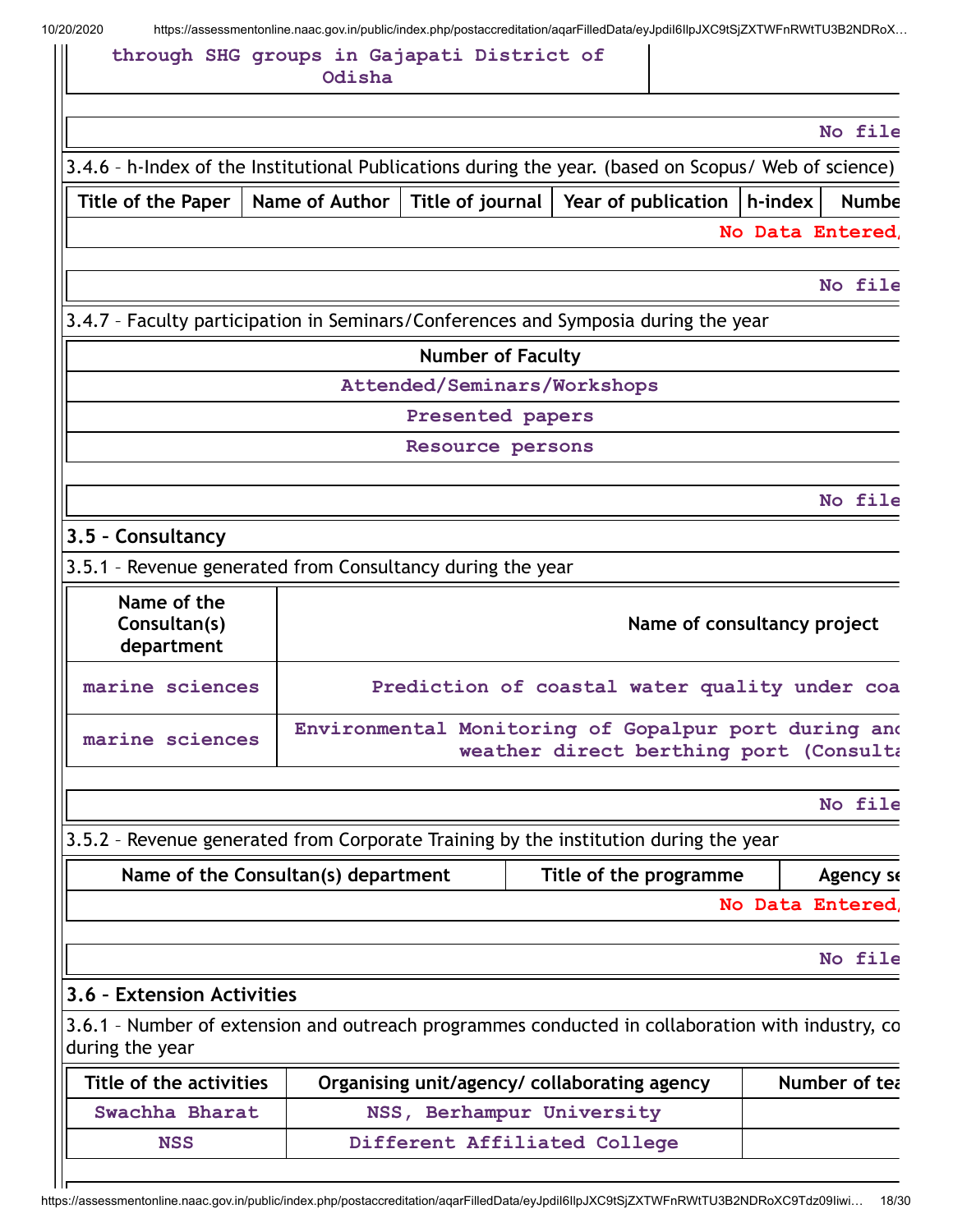| Name of the activity                        |                                                |                               | Award/Recognition    |                                          |                                                                                                         |  |
|---------------------------------------------|------------------------------------------------|-------------------------------|----------------------|------------------------------------------|---------------------------------------------------------------------------------------------------------|--|
| <b>NSS</b>                                  |                                                | 02                            |                      |                                          |                                                                                                         |  |
|                                             |                                                |                               |                      |                                          |                                                                                                         |  |
|                                             |                                                |                               |                      |                                          | No file                                                                                                 |  |
| the year                                    |                                                |                               |                      |                                          | 3.6.3 - Students participating in extension activities with Government Organisations, Non-Governme      |  |
| Name of the scheme                          | Organising unit/Agency/collaborating<br>agency |                               |                      | Name of the activity                     |                                                                                                         |  |
| Legal Aid<br>Programme                      |                                                | P.G.Department fo Law         |                      |                                          | Legal Aid Programm                                                                                      |  |
| Human Right                                 |                                                | P.G.Dept. of Law, Bu          |                      |                                          | Human Right                                                                                             |  |
| Gender                                      |                                                | P.G.Dept. of Home Science, BU |                      |                                          | Gender Sensitisatio                                                                                     |  |
| <b>AIDS</b>                                 |                                                | NSS, BU                       |                      |                                          | <b>AIDS Awarness</b>                                                                                    |  |
| Plantation                                  |                                                | NSS, Bu                       |                      |                                          | Plantation                                                                                              |  |
| Plantation                                  |                                                | NSS, BU                       |                      |                                          | Vanomhastav                                                                                             |  |
| <b>Blood Donation</b>                       | NSS, BU                                        |                               |                      | <b>Blood Donation Camp</b><br>Malkangiri |                                                                                                         |  |
| <b>Blood Donation</b>                       | NSS, BU                                        |                               | Blood Donation Camp, |                                          |                                                                                                         |  |
| Swachha Paikhana                            |                                                | NSS, BU                       |                      |                                          | Swachha paikhana                                                                                        |  |
| Swachha Bharat                              |                                                | NSS, BU                       |                      |                                          | Swachha Bharat                                                                                          |  |
|                                             |                                                |                               |                      |                                          | No file                                                                                                 |  |
| 3.7 - Collaborations                        |                                                |                               |                      |                                          |                                                                                                         |  |
|                                             |                                                |                               |                      |                                          | 3.7.1 - Number of Collaborative activities for research, faculty exchange, student exchange during      |  |
| <b>Nature of activity</b>                   |                                                |                               |                      | Participant                              |                                                                                                         |  |
|                                             |                                                | <b>Cruise Programme</b>       |                      |                                          | Internship                                                                                              |  |
| Summer Internship                           |                                                |                               |                      | Internship                               |                                                                                                         |  |
| Collaborative research                      |                                                |                               |                      | Research                                 |                                                                                                         |  |
|                                             |                                                | <b>Higher Study</b>           |                      |                                          | Summer Cour                                                                                             |  |
|                                             |                                                |                               |                      |                                          | No file                                                                                                 |  |
|                                             |                                                |                               |                      |                                          | 3.7.2 - Linkages with institutions/industries for internship, on-the- job training, project work, shari |  |
| Nature of linkage                           |                                                | Title of the linkage          |                      |                                          | Name of the partnering institution/                                                                     |  |
| Collaborative research Student project work |                                                |                               |                      | Zoological                               |                                                                                                         |  |

| Collaborative research Student project work |            | Zoological                |
|---------------------------------------------|------------|---------------------------|
| Field Study                                 | Internship | Linkage with different in |
| Industry                                    | Employment | Innova                    |
|                                             |            |                           |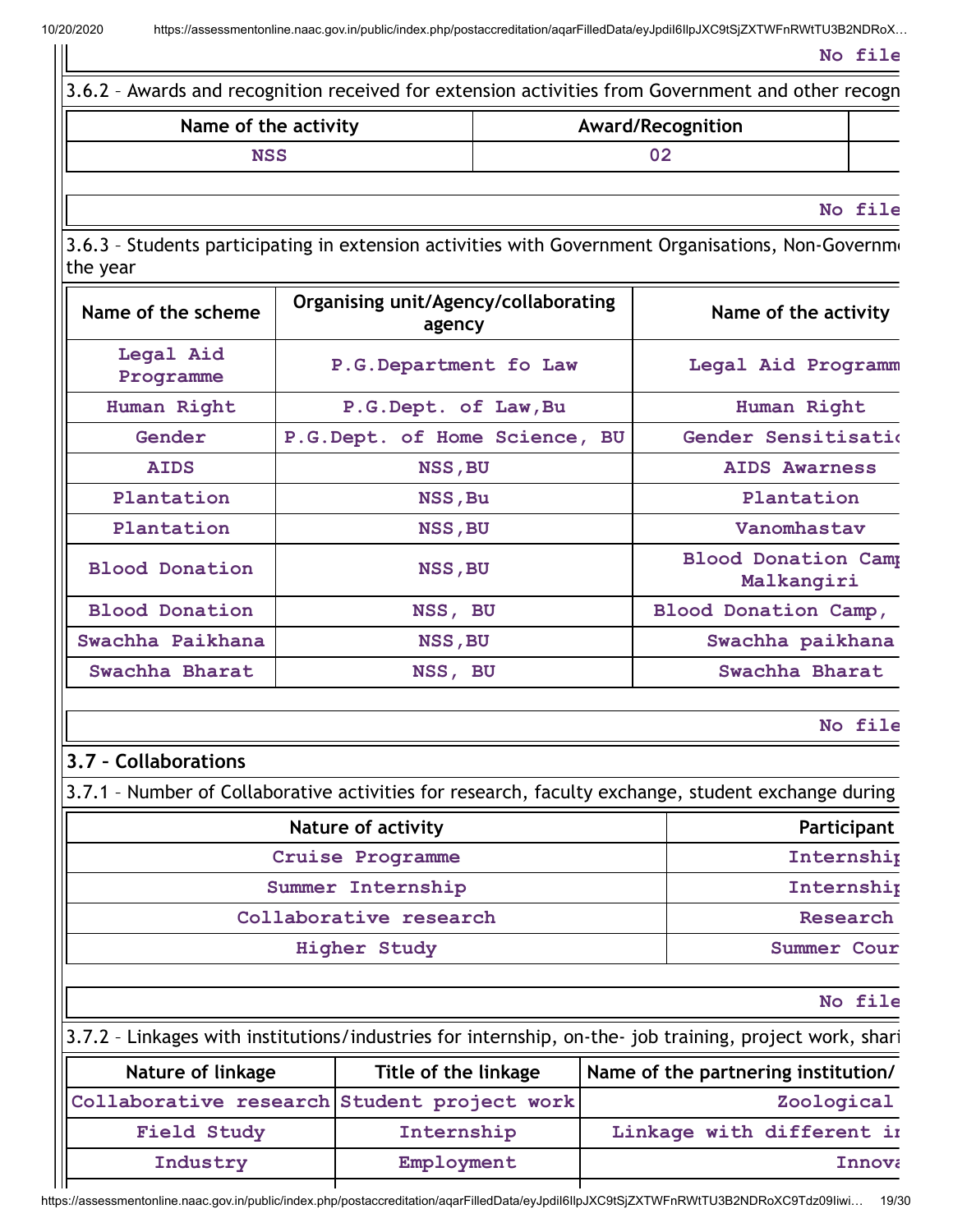| Academic                                                                                               | Study Tour                                       | https://assessmentonline.naac.gov.in/public/index.php/postaccreditation/aqarFilledData/eyJpdil6llpJXC9tSjZXTWFnRWtTU3B2NDRoX… | IIT                      |
|--------------------------------------------------------------------------------------------------------|--------------------------------------------------|-------------------------------------------------------------------------------------------------------------------------------|--------------------------|
| Academic                                                                                               | <b>TARE</b>                                      |                                                                                                                               | <b>IISER</b>             |
|                                                                                                        |                                                  |                                                                                                                               | No file                  |
| 3.7.3 - MoUs signed with institutions of national, international importance, other universities, indus |                                                  |                                                                                                                               |                          |
| Organisation                                                                                           | Date of MoU signed                               |                                                                                                                               | Purpo                    |
| Odisha State Open University                                                                           | 13/08/2018                                       | To provide skill based                                                                                                        |                          |
|                                                                                                        |                                                  |                                                                                                                               | No file                  |
| <b>CRITERION IV - INFRASTRUCTURE AND LEARNING RESOURCES</b>                                            |                                                  |                                                                                                                               |                          |
| 4.1 - Physical Facilities                                                                              |                                                  |                                                                                                                               |                          |
| 4.1.1 - Budget allocation, excluding salary for infrastructure augmentation during the year            |                                                  |                                                                                                                               |                          |
|                                                                                                        | Budget allocated for infrastructure augmentation |                                                                                                                               |                          |
|                                                                                                        | 397                                              |                                                                                                                               |                          |
| 4.1.2 - Details of augmentation in infrastructure facilities during the year                           |                                                  |                                                                                                                               |                          |
|                                                                                                        |                                                  | <b>Facilities</b>                                                                                                             |                          |
|                                                                                                        |                                                  | Others                                                                                                                        |                          |
|                                                                                                        |                                                  | Classrooms with Wi-Fi OR LAN                                                                                                  |                          |
|                                                                                                        |                                                  | Value of the equipment purchased during the yea                                                                               |                          |
|                                                                                                        |                                                  | Seminar halls with ICT facilitie                                                                                              |                          |
|                                                                                                        |                                                  | Classrooms with LCD facilities                                                                                                |                          |
|                                                                                                        |                                                  | Seminar Halls<br>Laboratories                                                                                                 |                          |
|                                                                                                        |                                                  | Class rooms                                                                                                                   |                          |
|                                                                                                        |                                                  | Campus Area                                                                                                                   |                          |
|                                                                                                        |                                                  |                                                                                                                               | <u>Vie</u>               |
| 4.2 - Library as a Learning Resource                                                                   |                                                  |                                                                                                                               |                          |
| 4.2.1 - Library is automated {Integrated Library Management System (ILMS)}                             |                                                  |                                                                                                                               |                          |
| Name of the ILMS software                                                                              |                                                  |                                                                                                                               | <b>Nature of automat</b> |
| <b>SOUL</b>                                                                                            |                                                  |                                                                                                                               | Part                     |
| 4.2.2 - Library Services                                                                               |                                                  |                                                                                                                               |                          |
|                                                                                                        | <b>Library Service Type</b>                      |                                                                                                                               |                          |
|                                                                                                        |                                                  |                                                                                                                               | No Data Entered,         |
|                                                                                                        |                                                  |                                                                                                                               | <u>Vie</u>               |
|                                                                                                        |                                                  |                                                                                                                               |                          |

https://assessmentonline.naac.gov.in/public/index.php/postaccreditation/aqarFilledData/eyJpdiI6IlpJXC9tSjZXTWFnRWtTU3B2NDRoXC9Tdz09Iiwi… 20/30  $\sqrt{\frac{4.2.3 - E\text{-} \text{content}}{2.2.3}}$  E-content developed by teachers such as: e-PG- Pathshala, CEC (under e-PG- Pathshala CEC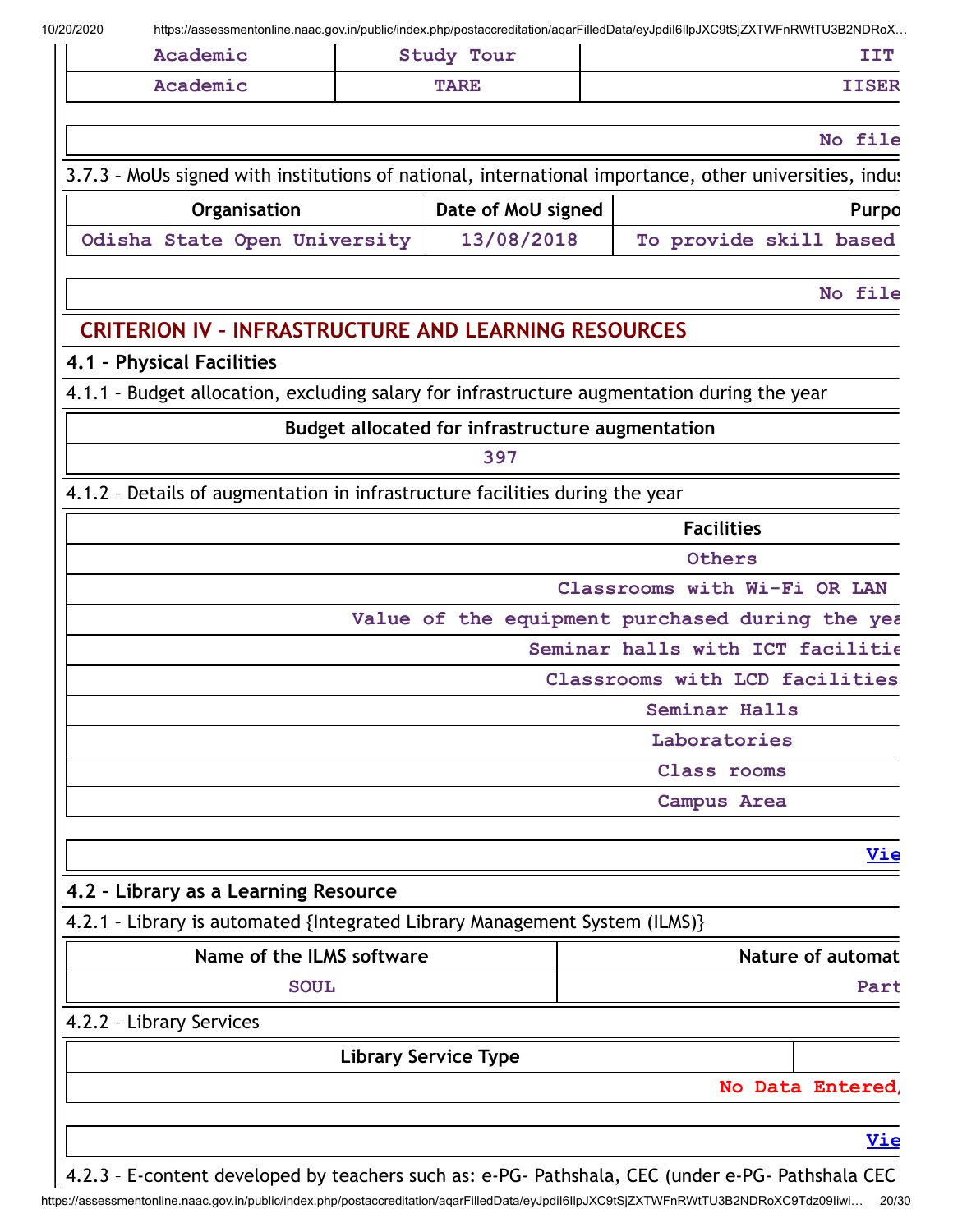| Name of the Teacher                                                  |                                                                                                                                             | Name of the Module  |                 |            | Platform on which m                             |         |
|----------------------------------------------------------------------|---------------------------------------------------------------------------------------------------------------------------------------------|---------------------|-----------------|------------|-------------------------------------------------|---------|
|                                                                      |                                                                                                                                             |                     |                 |            | No Data Entered,                                |         |
|                                                                      |                                                                                                                                             |                     |                 |            |                                                 | No file |
| 4.3 - IT Infrastructure                                              |                                                                                                                                             |                     |                 |            |                                                 |         |
|                                                                      | 4.3.1 - Technology Upgradation (overall)                                                                                                    |                     |                 |            |                                                 |         |
| <b>Type</b>                                                          | <b>Total Computers</b>                                                                                                                      | <b>Computer Lab</b> | <b>Internet</b> |            | <b>Browsing centers</b>                         | Co      |
| Existing                                                             | 568                                                                                                                                         | 25                  | 1               |            | 22                                              |         |
| <b>Added</b>                                                         | $\overline{0}$                                                                                                                              | $\mathbf 0$         | $\mathbf 0$     |            | $\mathbf 0$                                     |         |
| Total                                                                | 568                                                                                                                                         | 25                  | $\mathbf{1}$    |            | 22                                              |         |
|                                                                      | 4.3.2 - Bandwidth available of internet connection in the Institution (Leased line)                                                         |                     |                 |            |                                                 |         |
|                                                                      |                                                                                                                                             |                     |                 |            |                                                 | 1 MBE   |
| 4.3.3 - Facility for e-content                                       |                                                                                                                                             |                     |                 |            |                                                 |         |
|                                                                      | Name of the e-content development facility                                                                                                  |                     |                 |            |                                                 |         |
|                                                                      |                                                                                                                                             |                     |                 |            | No Data Entered,                                |         |
|                                                                      |                                                                                                                                             |                     |                 |            |                                                 |         |
|                                                                      | 4.4 - Maintenance of Campus Infrastructure                                                                                                  |                     |                 |            |                                                 |         |
|                                                                      | 4.4.1 - Expenditure incurred on maintenance of physical facilities and academic support facilities,                                         |                     |                 |            |                                                 |         |
|                                                                      | Assigned Budget on academic<br>facilities                                                                                                   |                     |                 | facilities | Expenditure incurred on maintenance of academic |         |
|                                                                      |                                                                                                                                             |                     |                 |            | No Data Entered,                                |         |
|                                                                      | 4.4.2 - Procedures and policies for maintaining and utilizing physical, academic and support facilition                                     |                     |                 |            |                                                 |         |
|                                                                      | to be available in institutional Website, provide link)                                                                                     |                     |                 |            |                                                 |         |
|                                                                      | University has a Development and maintenance section to oversee all t                                                                       |                     |                 |            |                                                 |         |
|                                                                      | the nodal officer to supervise the maintenance activities undertaken                                                                        |                     |                 |            |                                                 |         |
|                                                                      | sub-sections like civil, electrical and PH, which facilitate the reg<br>assistant engineer and technician in each of these areas. IT facili |                     |                 |            |                                                 |         |
|                                                                      | engineer and some staff under their control. A permanent employee of t                                                                      |                     |                 |            |                                                 |         |
|                                                                      | around the clock ensuring absolute surveillance of the campus propert                                                                       |                     |                 |            |                                                 |         |
|                                                                      | supervisor. For maintenance of academic facilities there are two ac                                                                         |                     |                 |            |                                                 |         |
|                                                                      | implement the policy related to M. Phil. and Ph.D. admission and award                                                                      |                     |                 |            |                                                 |         |
|                                                                      | is the head of academic structure who regularly conducts P.G. Council :                                                                     |                     |                 |            |                                                 |         |
| are taken. The University has nine science departments which have so |                                                                                                                                             |                     |                 |            |                                                 |         |
|                                                                      | Individual science teachers develop and maintain their own laborator                                                                        |                     |                 |            |                                                 |         |
|                                                                      | consisting of Professor in-charge library, syndicate members and seni-                                                                      |                     |                 |            |                                                 |         |
|                                                                      | complex consisting of indoor and outdoor managed by secretary sports                                                                        |                     |                 |            |                                                 |         |
|                                                                      | which organises inter college competitions. There is a central com                                                                          |                     |                 |            |                                                 |         |
|                                                                      | engineers and three computer operators. Additionally, each P.G. depar                                                                       |                     |                 |            |                                                 |         |
|                                                                      | are equipped with dual desk bench, teacher table, chair, LCD screen,                                                                        |                     |                 |            |                                                 |         |

**concerned HoDs. A health centre is available in the campus which work**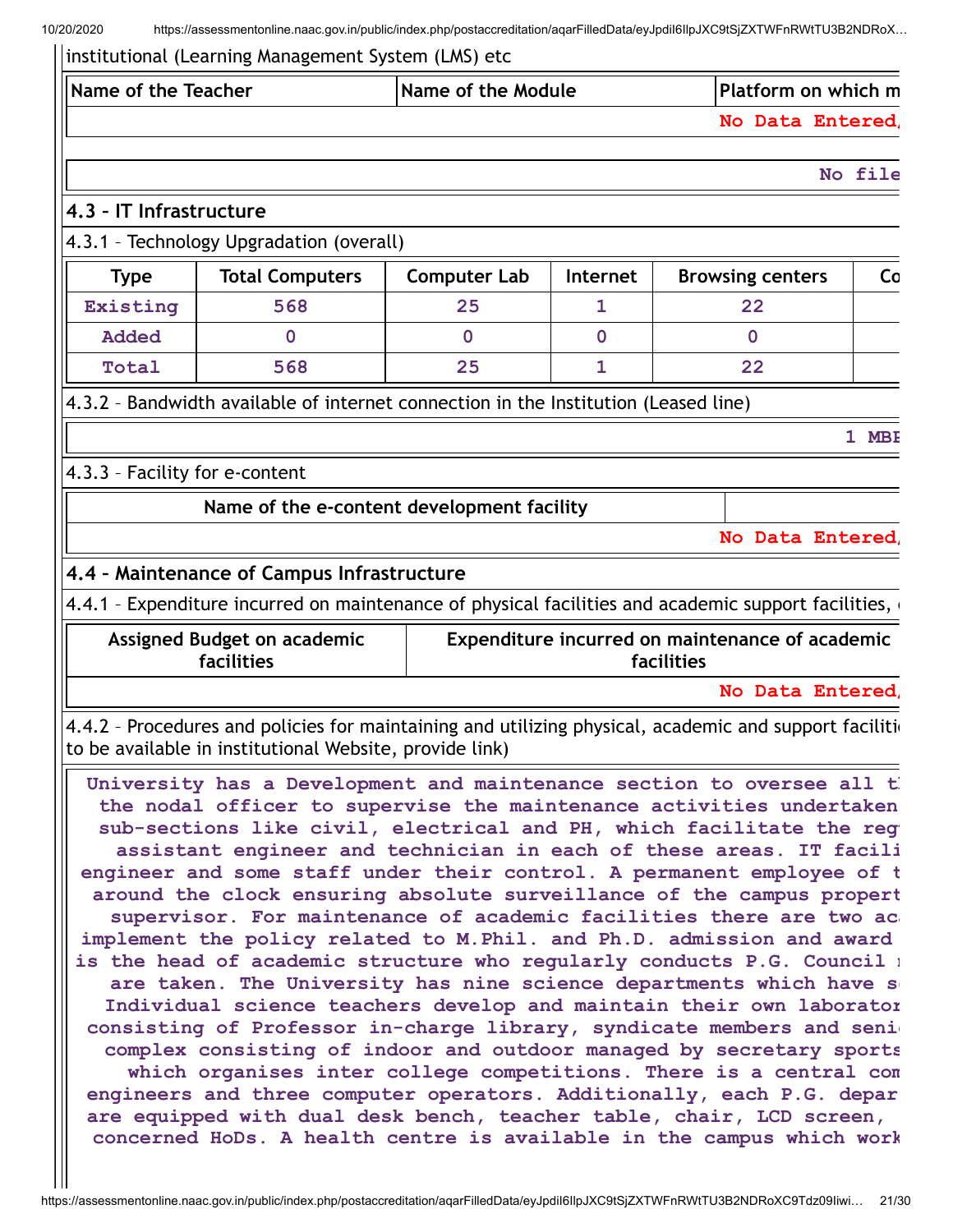**students and non-teaching staffs. There is one NSS office with a Coplantation. For maintenance and repair of the major**

[www.b](https://assessmentonline.naac.gov.in/public/index.php/postaccreditation/aqarFilledData/www.bamu.nic.in)

# **CRITERION V – STUDENT SUPPORT AND PROGRESSION**

### **5.1 – Student Support**

## 5.1.1 – Scholarships and Financial Support

### **Name/Title of the scheme**

#### **No Data Entered/**

**No file**

5.1.2 – Number of capability enhancement and development schemes such as Soft skill developmen Mentoring etc.,

| Name of the capability enhancement scheme | Date of imp |
|-------------------------------------------|-------------|
| Yoga                                      | 21/06       |

#### **No file**

5.1.3 - Students benefited by guidance for competitive examinations and career counselling offered

| Year | Name of the scheme                           | Number of benefited students for<br>competitive examination | Num |
|------|----------------------------------------------|-------------------------------------------------------------|-----|
| 2019 | career counseling cell, under<br>HE (Odisha) | 324                                                         |     |

#### **No file**

5.1.4 – Institutional mechanism for transparency, timely redressal of student grievances, Prevention

| Total grievances received | Number of grievances redressec |
|---------------------------|--------------------------------|
|                           |                                |

#### **5.2 – Student Progression**

5.2.1 – Details of campus placement during the year

| On campus                                                                                                                |                                       |                                                  |                      |
|--------------------------------------------------------------------------------------------------------------------------|---------------------------------------|--------------------------------------------------|----------------------|
| Nameof organizations visited                                                                                             | Number of<br>students<br>participated | <b>Number</b><br><b>of</b><br>stduents<br>placed |                      |
| ICICI Prudential Life Tech Mahindra B One<br>Business House Pvt. Ltd Innovare Labs Pvt.<br>Ltd Falcon Marine Exports Ltd | 169                                   | 28                                               | <b>BAJA</b><br>Mahin |

#### **No file**

5.2.2 – Student progression to higher education in percentage during the year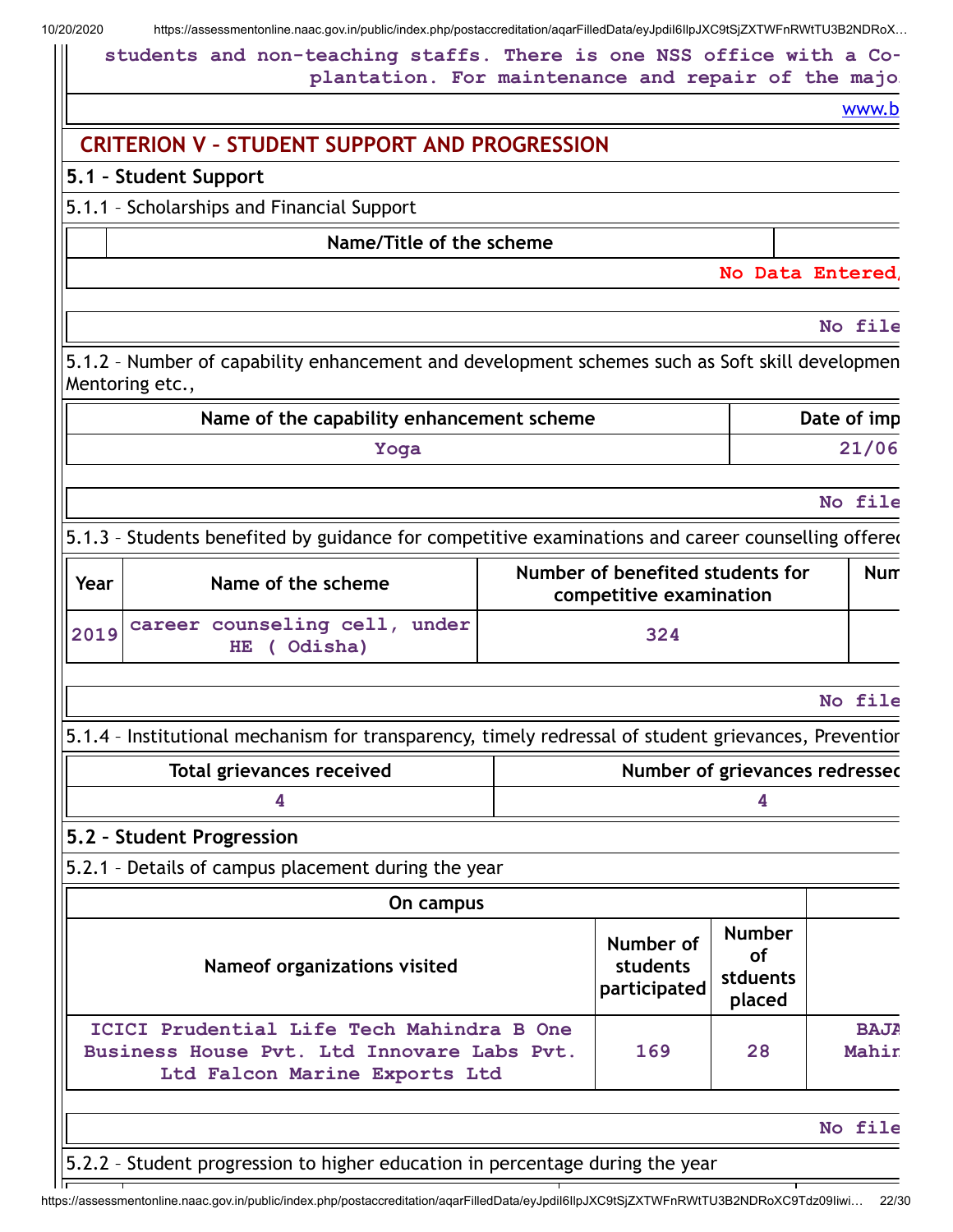| Year       | Number of students enrolling into higher<br>education                                                                                                                                                               |                       | Programme graduated<br>from | Depratme                                                   |
|------------|---------------------------------------------------------------------------------------------------------------------------------------------------------------------------------------------------------------------|-----------------------|-----------------------------|------------------------------------------------------------|
| 2019<br>66 |                                                                                                                                                                                                                     |                       | M.A, M.Sc, M.Com            | M.A, M.                                                    |
|            |                                                                                                                                                                                                                     |                       |                             | No file                                                    |
|            | 5.2.3 - Students qualifying in state/ national/ international level examinations during the year (eg:                                                                                                               |                       |                             |                                                            |
|            | <b>Items</b>                                                                                                                                                                                                        |                       |                             |                                                            |
|            | <b>NET</b>                                                                                                                                                                                                          |                       |                             |                                                            |
|            | <b>SET</b><br><b>SLET</b>                                                                                                                                                                                           |                       |                             |                                                            |
|            |                                                                                                                                                                                                                     |                       |                             |                                                            |
|            | <b>GATE</b>                                                                                                                                                                                                         |                       |                             |                                                            |
|            | <b>GRE</b>                                                                                                                                                                                                          |                       |                             |                                                            |
|            | <b>TOFEL</b>                                                                                                                                                                                                        |                       |                             |                                                            |
|            | Any Other                                                                                                                                                                                                           |                       |                             |                                                            |
|            |                                                                                                                                                                                                                     |                       |                             | No file                                                    |
|            |                                                                                                                                                                                                                     |                       |                             |                                                            |
|            | 5.2.4 - Sports and cultural activities / competitions organised at the institution level during the year-                                                                                                           |                       |                             | Level                                                      |
|            | <b>Activity</b><br>cultural                                                                                                                                                                                         |                       |                             | College/University                                         |
|            | Sports                                                                                                                                                                                                              |                       |                             | college/ University                                        |
|            |                                                                                                                                                                                                                     |                       |                             |                                                            |
|            |                                                                                                                                                                                                                     |                       |                             | No file                                                    |
|            | 5.3 - Student Participation and Activities                                                                                                                                                                          |                       |                             |                                                            |
|            | 5.3.1 - Number of awards/medals for outstanding performance in sports/cultural activities at natio                                                                                                                  |                       |                             |                                                            |
| Year       | Name of the award/medal                                                                                                                                                                                             | National/Internaional |                             | Number of awards for S                                     |
|            |                                                                                                                                                                                                                     |                       |                             | No Data Entered,                                           |
|            |                                                                                                                                                                                                                     |                       |                             | No file                                                    |
|            | 5.3.2 - Activity of Student Council & representation of students on academic & administrative bodio                                                                                                                 |                       |                             |                                                            |
|            |                                                                                                                                                                                                                     |                       |                             |                                                            |
|            | Berhampur University organizes Students' Union elections every year<br>During this academic session, the students' union election was can<br>Students' Union plays an important role in the development of the Univ |                       |                             | of the University like NSS, Cultural festivals, Women's de |
|            | 5.4 - Alumni Engagement                                                                                                                                                                                             |                       |                             |                                                            |
|            | 5.4.1 - Whether the institution has registered Alumni Association?                                                                                                                                                  |                       |                             |                                                            |
| <b>No</b>  |                                                                                                                                                                                                                     |                       |                             |                                                            |
|            |                                                                                                                                                                                                                     |                       |                             |                                                            |
|            | 5.4.2 - No. of registered Alumni:                                                                                                                                                                                   |                       |                             |                                                            |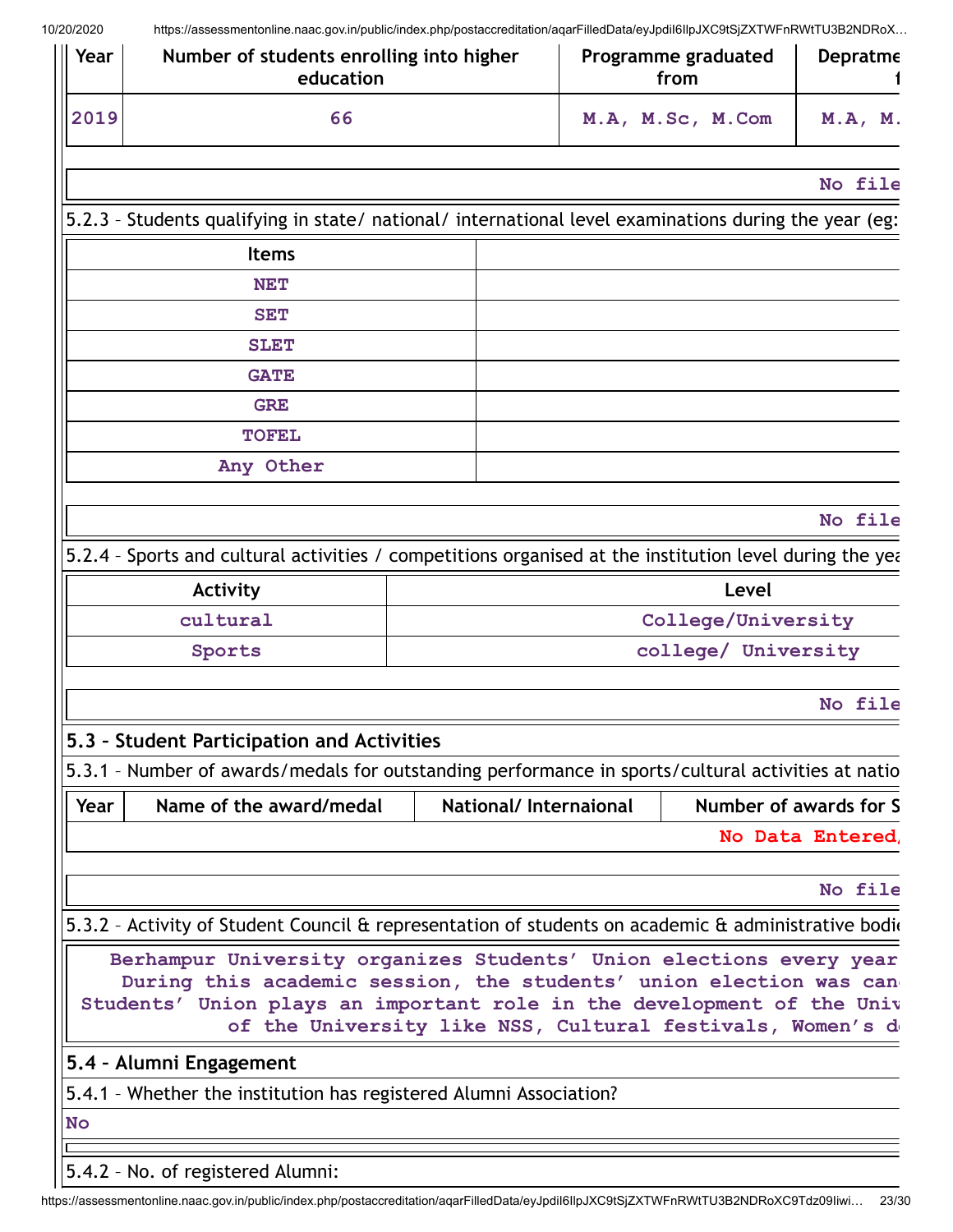**No Data Entered/**

**1**

5.4.3 – Alumni contribution during the year (in Rupees) :

5.4.4 – Meetings/activities organized by Alumni Association :

**Alumni met on 27.12.2018 Chaired by Vice Chancellor of Berhampur University and it is a place where the University feels proud on seei their experience in the outside world which they faced after steppin purposes of alumni associations is to support a network of former gr Just like most other university student organizations, alumni associat conducted its 1st Alumni Meeting on 27.12.201**

**CRITERION VI – GOVERNANCE, LEADERSHIP AND MANAGEMENT**

**6.1 – Institutional Vision and Leadership**

6.1.1 – Mention two practices of decentralization and participative management during the last yea

**1) Design of curriculum, conduct of examinations and all student rela the relevant section of the administration through the PG Council. 2) four different zones to avoid physical movement of the teachers an relating to academics, finance, and administrative matters are taken i all stakeholders, the proceedings of which are placed in the Uni communicated to the respective dep**

6.1.2 – Does the institution have a Management Information System (MIS)?

**Pa**

# **6.2 – Strategy Development and Deployment**

6.2.1 – Quality improvement strategies adopted by the institution for each of the following (with in

| <b>Strategy Type</b>          |                                                                                                                                                                                                                                                                                                                                                     |
|-------------------------------|-----------------------------------------------------------------------------------------------------------------------------------------------------------------------------------------------------------------------------------------------------------------------------------------------------------------------------------------------------|
| Curriculum<br>Development     | There is a regulation committee constituted by the Aca<br>the members of the regulation committee, which form<br>Studies. The BOS prepares and update the syllabus in<br>others allied fields. While doing this consideration g:<br>importance each given to employability innovation an<br>presenting it in the academic cound                     |
| Teaching and<br>Learning      | The university considers teaching and learning as th<br>number of initiative have been taken. 1. Special lect<br>sponsored seminar / conference for faculty and studen<br>4. Access to on line leani                                                                                                                                                |
| Examination and<br>Evaluation | Examination and Evaluation (CoE) The University<br>beginning of every academic year. The University has<br>departments take the responsibility of conducting the a<br>examination just 72 hours before the commencement of<br>identity of the question paper setter, examiner a<br>confidential. The final degree certificates are embedde<br>Cont: |
| Research and                  | Research and Development ( P R) The university has                                                                                                                                                                                                                                                                                                  |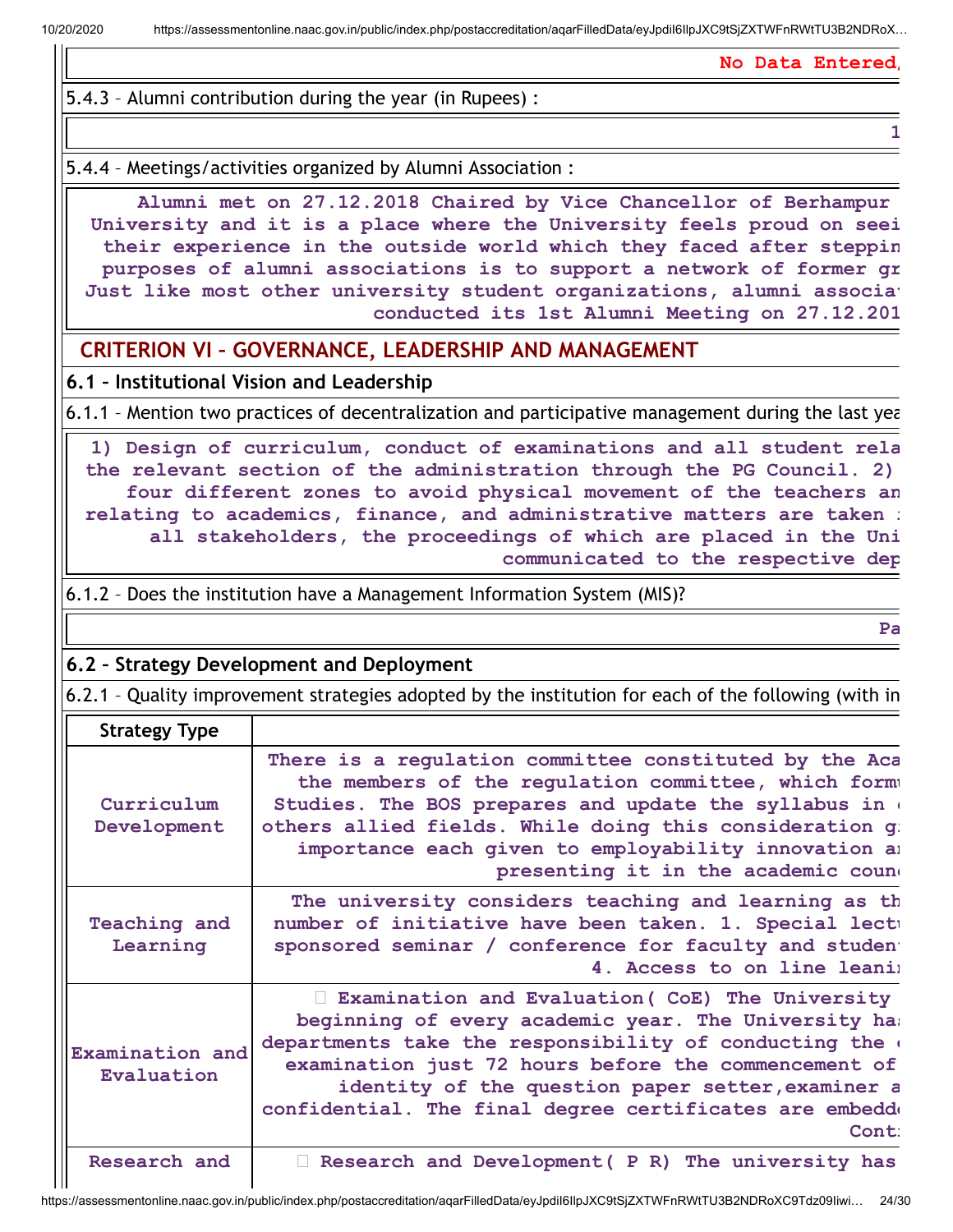| Development                                                       | faculty members and external exports. In addition, eac<br>of the consent department. The research committee inst<br>by UGC for the award of Ph.D, D.Lit, D.Sc and LLD D<br>university through which research proposal and otl<br>university also has research cell to create a conduc:                                                                                                         |
|-------------------------------------------------------------------|------------------------------------------------------------------------------------------------------------------------------------------------------------------------------------------------------------------------------------------------------------------------------------------------------------------------------------------------------------------------------------------------|
| Library, ICT<br>and Physical<br>Infrastructure<br>Instrumentation | I Library, ICT and Physical Infrastructure / Instrume<br>access to eresources through UGCINFONET provided<br>ejournals, and other econtents through PROQUEST, for wh:<br>provide financial assistance. The University is now re<br>to Phailin and HudHud. The library has a large repo:                                                                                                        |
| <b>Human Resource</b><br>Management                               | I Human Resource Management ( MBA IRPM) The University<br>from time to time. TeachingOrganization of Orientatio<br>different National Institutes and Overseas Universitie<br>stress relaxation. Training courses o                                                                                                                                                                             |
| Admission of<br><b>Students</b>                                   | Admission of Students (PGC) The admission process :<br>Test , (iii) Merit, Entrance Test and Interview , (iv) C<br>Selection of students into Post Graduate/PG Diploma<br>entrance examination. 2) Admission into professional co<br>entrance examination (OJEE). 3) Admission into M. Phil.<br>by concerned departments in the presence of an obser<br>given to the representation of student |
|                                                                   | 6.2.2 - Implementation of e-governance in areas of operations:                                                                                                                                                                                                                                                                                                                                 |
| E-governace area                                                  |                                                                                                                                                                                                                                                                                                                                                                                                |
| Planning and<br>Development                                       | The Planning and Development wing of university adminis<br>of the rank of Executive Engineer deputed by the Gover:<br>and other support staff. The works are e-tendered and co<br>is available in digital form, we plan to use geograph<br>attendance is a                                                                                                                                     |
| Administration                                                    | As of now, the entire day to day operation in administra<br>system sooner as the State Government plans to entrust<br>an accepted mode of work. Selected administrative                                                                                                                                                                                                                        |
| Finance and<br><b>Accounts</b>                                    | Most purchases are done through the Government GEM pc<br>payments. Selected finance staff are given training on $($<br>three years are                                                                                                                                                                                                                                                         |
| Student<br>Admission and<br>Support                               | Student admission and fee payment is through online $pr$<br>through biometric facility only. Although we do not hav<br>this facility sooner. University email system is offici<br>hostel has two faculty members as Superintendents and<br>matrons who live in the quarters in hostel premises. U<br>All hostels have got a well equipped gymnasi                                              |
|                                                                   | Examinations are conducted offline, but the pandemic                                                                                                                                                                                                                                                                                                                                           |
| Examination                                                       | members use their convenient mode of online examinati<br>examination software procurement is being planned. Rest<br>after the tasks on our website with                                                                                                                                                                                                                                        |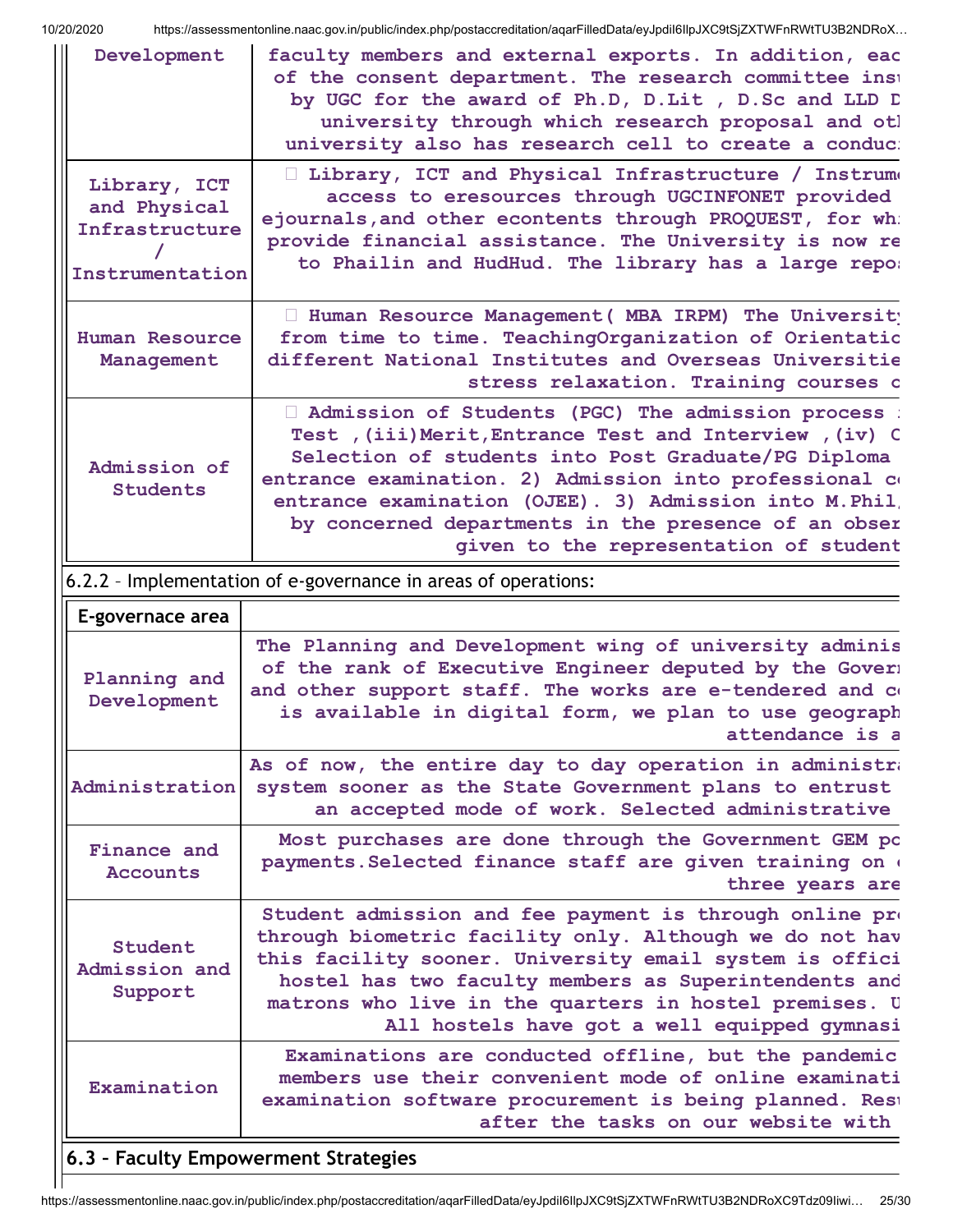10/20/2020 https://assessmentonline.naac.gov.in/public/index.php/postaccreditation/aqarFilledData/eyJpdiI6IlpJXC9tSjZXTWFnRWtTU3B2NDRoX… 6.3.1 – Teachers provided with financial support to attend conferences / workshops and towards me **Year Name of Teacher Name of conference/ workshop attended for which financial support pr No Data Entered/ No file** 6.3.2 – Number of professional development / administrative training programmes organized by the **Year Title of the professional development programme organised for teaching staff Title of the administrative tr organised for non-tea No Data Entered/ No file** 6.3.3 - No. of teachers attending professional development programmes, viz., Orientation Programi **Title of the professional development programme Title of the professional development programme ODIA POLITICAL SCIENCE HISTORY No file** 6.3.4 – Faculty and Staff recruitment (no. for permanent recruitment): **Teaching Permanent Full Time No Data Entered/** 6.3.5 – Welfare schemes for **Teaching Non-te Employees' Fund, Medical allowance, Rehabilitation Scheme, GPF/CPF, Group Insurance, Loan Facility** Employees' Fund, I **Rehabilitation Sche Insurance, L 6.4 – Financial Management and Resource Mobilization** 6.4.1 – Institution conducts internal and external financial audits regularly (with in 100 words each) **The University conducts internal and external financial audits regula with administrative approval by VC through a proper channel after fi funds availability. Administrative approval is given only after asce auditors who go through each and every voucher. Expenditures beyond R are displayed on website and sent to State Legislative Assembly and d provided by the Government of Odisha. Some infrastructure developmen (OHEPEE). All new construction and maintenance work is managed by a se examinations and results and student admission fees are deposited in U which** meets f:

6.4.2 – Funds / Grants received from management, non-government bodies, individuals, philanthrop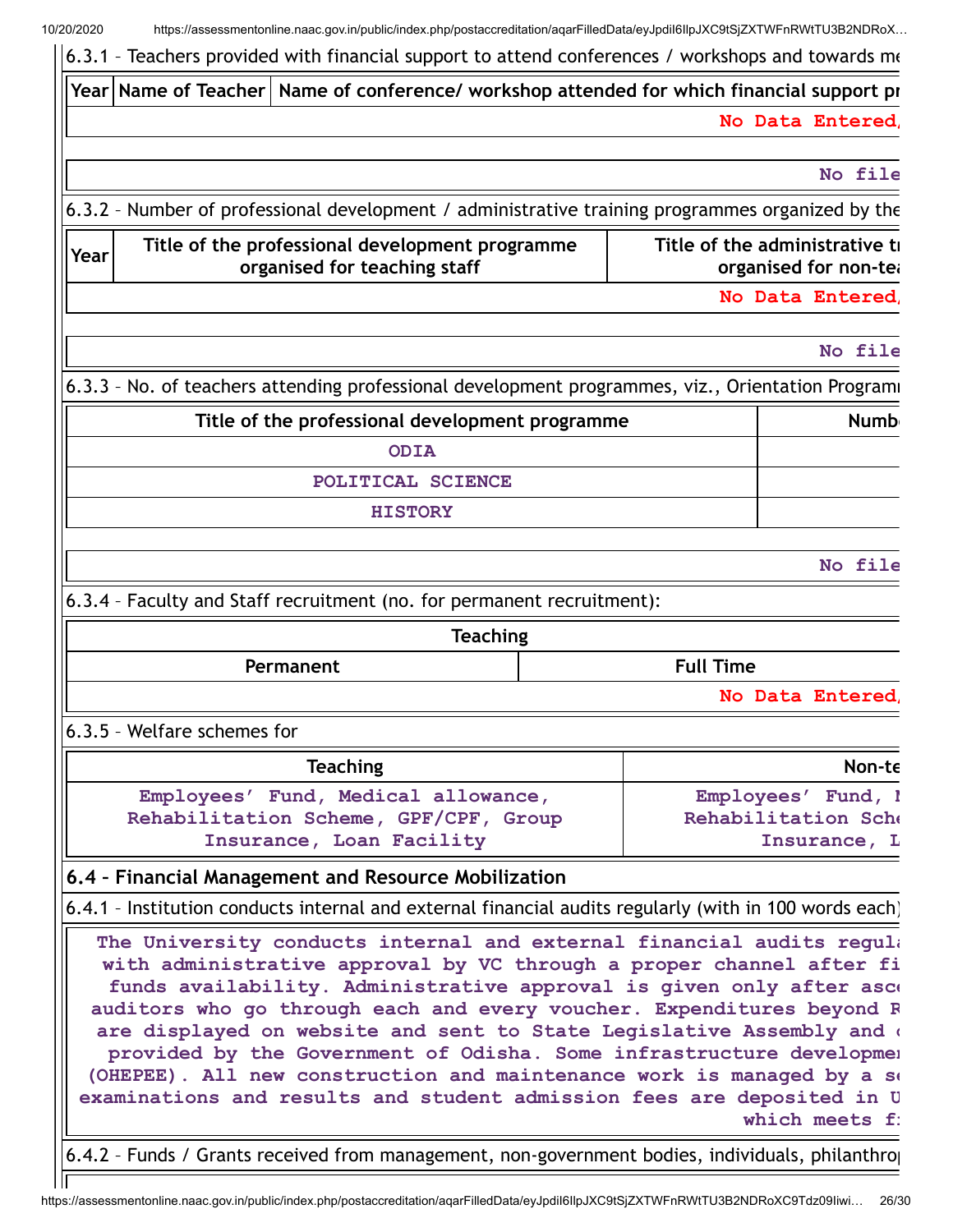#### **Name of the non government funding agencies /individuals**

**No Data Entered/**

**No file**

#### 6.4.3 – Total corpus fund generated

**No Data Entered/**

### **6.5 – Internal Quality Assurance System**

6.5.1 – Whether Academic and Administrative Audit (AAA) has been done?

| <b>Audit Type</b> |            |  |
|-------------------|------------|--|
|                   | Yes/No     |  |
| Academic          | <b>No</b>  |  |
| Administrative    | <b>Yes</b> |  |

6.5.2 – What efforts are made by the University to promote autonomy in the affiliated/constituent

**The Local Enquiry Committee consisting of faculty members and Admi temporary recognition, when the permanent recognition is decided, Vice During all the visits, talks on how to improve academic and researc Incentives and motivations to good colleges are provided by the unive are nominated as syndicate members. University faculty members are a identified eight women's colleges in remote areas to be provided wit invited to the university to attend conferences, workshops etc. The l and all possible funding is extended. Meetings with College Principa Resources Development Centre, and their problems, if any, are sorted 12/11/2018 and 2**

6.5.3 – Activities and support from the Parent – Teacher Association (at least three)

**The parents of our students are invited for foundation day, convoca University, departments, library, hostels and other facility and discu meet. We extend our guest house facility to visiting parents at a sub prefer their children to study here. Many faculty members are in t**

6.5.4 – Development programmes for support staff (at least three)

**• Non-teaching staff are provided with housing facility in the campu There is a community health and wellness centre and recreation facil extended to staff and family. • In case of un-eventual death while emergency free funds from welfare fund are granted immediately. • Ther also are encouraged to take a job in**

6.5.5 – Post Accreditation initiative(s) (mention at least three)

**1) Resource mobilization through OHEPEE for world bank and RUSA 2) St HRD Centre and Centra**

6.5.6 – Internal Quality Assurance System Details

a) Submission of Data for AISHE

b)Participation in NIRF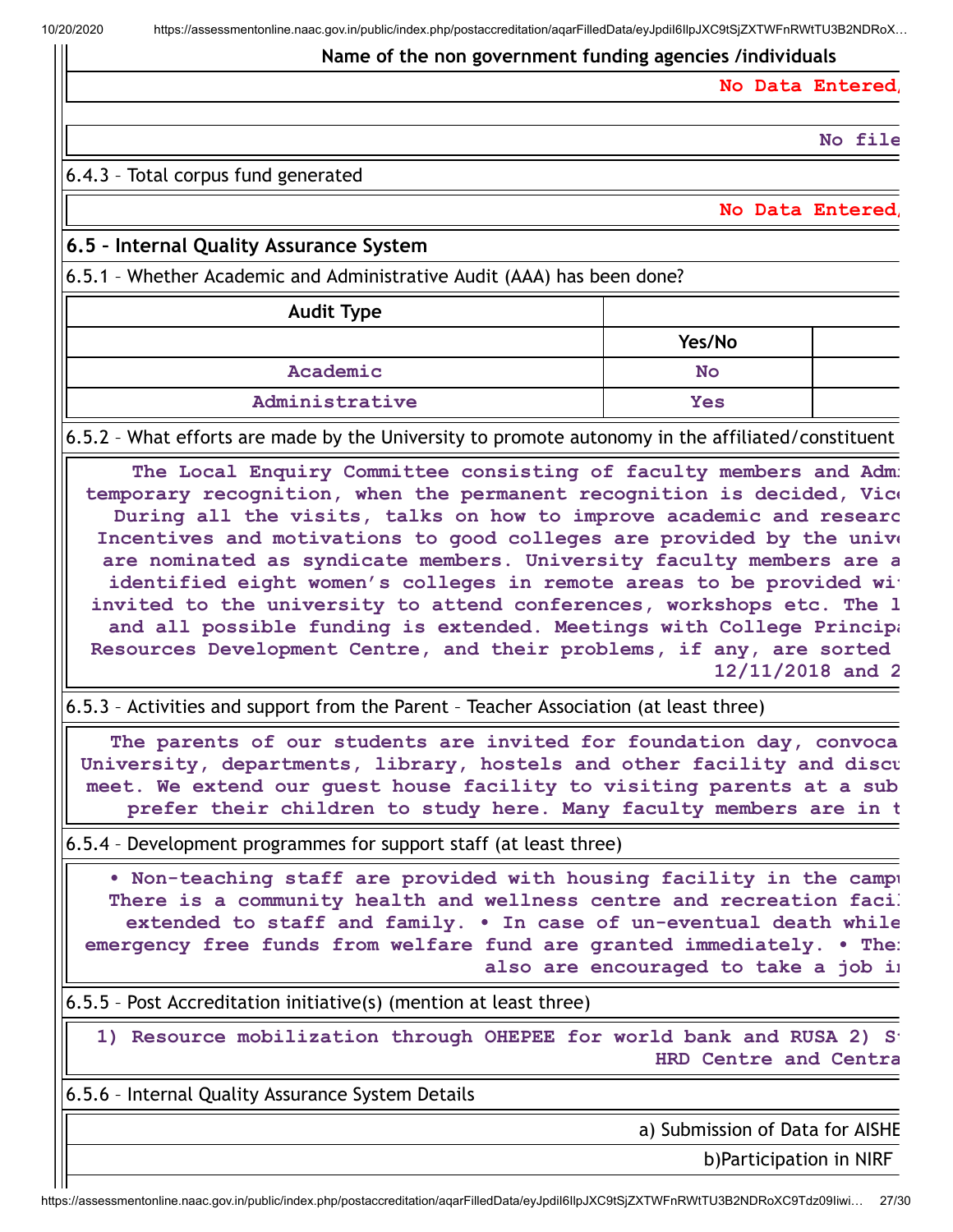c)ISO certification

d)NBA or any other quality a

| 6.5.7 - Number of Quality Initiatives undertaken during the year |                                    |  |  |
|------------------------------------------------------------------|------------------------------------|--|--|
| Year                                                             | Name of quality initiative by IQAC |  |  |
| 0.010                                                            |                                    |  |  |

**2018 MoU meeting with Odisha State Open University**

**2018 MoU meeting with Odisha State Open University**

**2018 Enhancing research quality and productivities : how SCOPUS prevent us 2019 Plagiarism**

**2019 Ethical committee meeting**

**No file**

# **CRITERION VII – INSTITUTIONAL VALUES AND BEST PRACTICES**

## **7.1 – Institutional Values and Social Responsibilities**

7.1.1 – Gender Equity (Number of gender equity promotion programmes organized by the institution

### **Title of the programme**

### **Refresher Course in Zoology**

**National Conference on " Crossroads of Biological Sciences and its**

**Gender Sensitazation Training at Tata steel, Mand**

**Gender Sensitazation Training at Chikiti College,**

**Gender Sensitazation Training at RCM College, Kha**

**Increasing inequality**

7.1.2 – Environmental Consciousness and Sustainability/Alternate Energy initiatives such as:

### **Percentage of power requirement of the Un**

**Berhampur University is situated in the midst of a very natural rural of the campus covered in green area and the remaining built up area h air auditorium, sports grounds etc. The building structures are des hours. The street lights are powered by solar energy source, but duri have proper solar roof top panelled power systems constructed to prov Negotiations are going on to contract the work to Solar**

7.1.3 – Differently abled (Divyangjan) friendliness

**Item facilities**

**Ramp/Rails**

#### **Braille Software/facilities**

7.1.4 – Inclusion and Situatedness

Year | Number of initiatives to address locational advantages | Number of initiatives taken to er

https://assessmentonline.naac.gov.in/public/index.php/postaccreditation/aqarFilledData/eyJpdiI6IlpJXC9tSjZXTWFnRWtTU3B2NDRoXC9Tdz09Iiwi… 28/30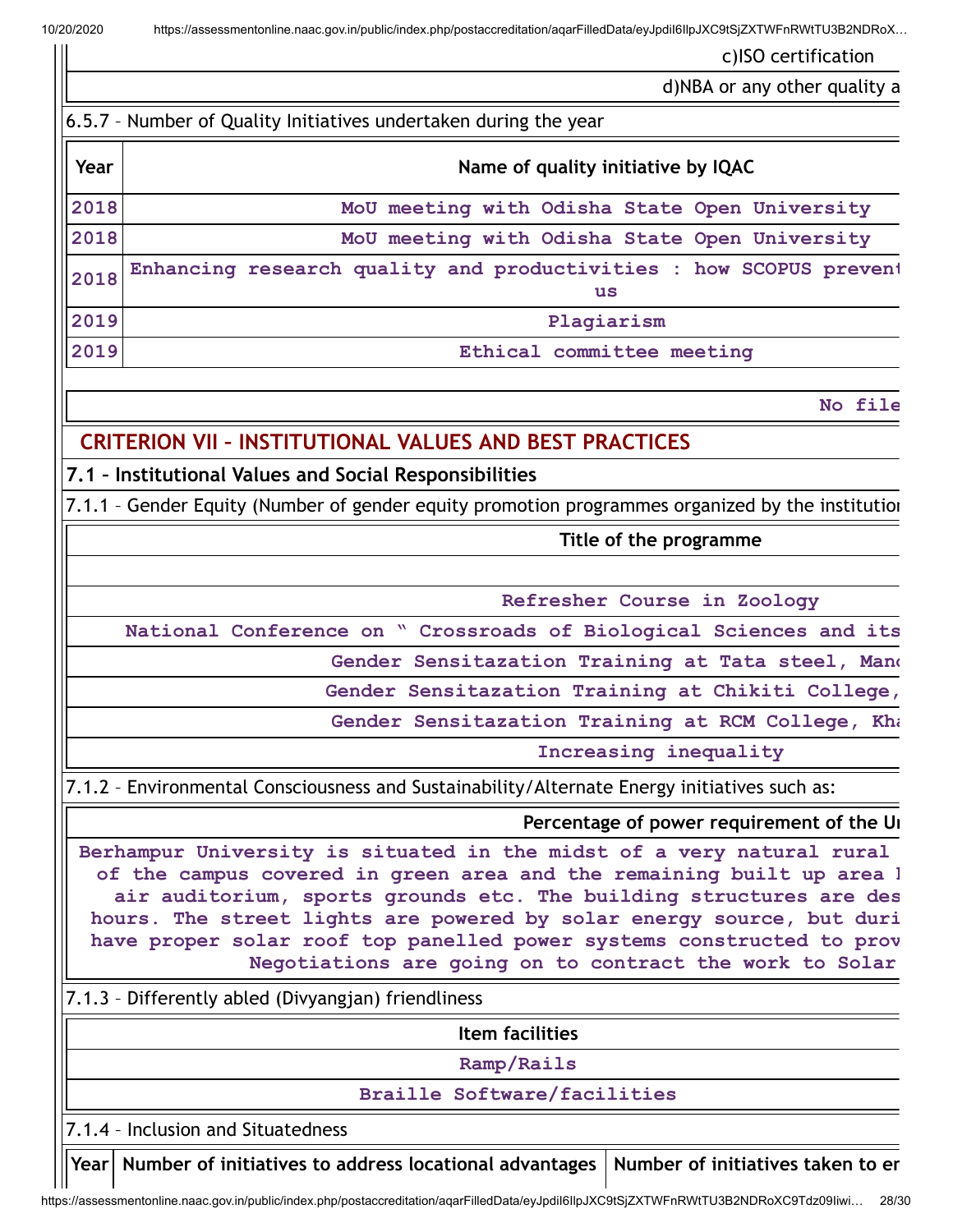**and disadvantages to local comm No Data Entered/ No file** 7.1.5 – Human Values and Professional Ethics Code of conduct (handbooks) for various stakeholders **Title Date of publication No Data Entered/** 7.1.6 – Activities conducted for promotion of universal Values and Ethics **Activity Duration From Duration From Dura No Data Entered/ No file** 7.1.7 – Initiatives taken by the institution to make the campus eco-friendly (at least five) **A. A huge pond maintained for water harvesting and groundwater recha water bottles by all in campus. D. Bo 7.2 – Best Practices** 7.2.1 – Describe at least two institutional best practices **1. Kabi Samrat Upendra Bhanja National Award for Lifetime Achievement natural disaster and to maintain greenery, the university undertakes p and award to local and tribal artisans 4. Coaching and career counsell Encouraging sports activiti Upload details of two best practices successfully implemented by the i 7.3 – Institutional Distinctiveness** 7.3.1 – Provide the details of the performance of the institution in one area distinctive to its vision, **Berhampur University, a public funded State University was establishe comprising mostly seven tribal dominated districts. The University addition to 155 affiliated colleges with subjects such as science, hu etc. Every year it awards academic degrees to 24000 students. Many of Chancellors, Scientists, and are also successful business and entrepre life. We have some very specialised and pioneering departments such a management, marine science, computer and electronic science, home sc commerce. It has fulfilled the aspirations of the largely agrarian and time. This university is similarly structured like all universities in our students and they feel proud of us and their university too. We pr makes them feel nostalgic of their association with the University astronomy, public policy and governance, tribal studies, traditional t need** to impro **Provide the webl 8.Future Plans of Actions for Next Academic Year**